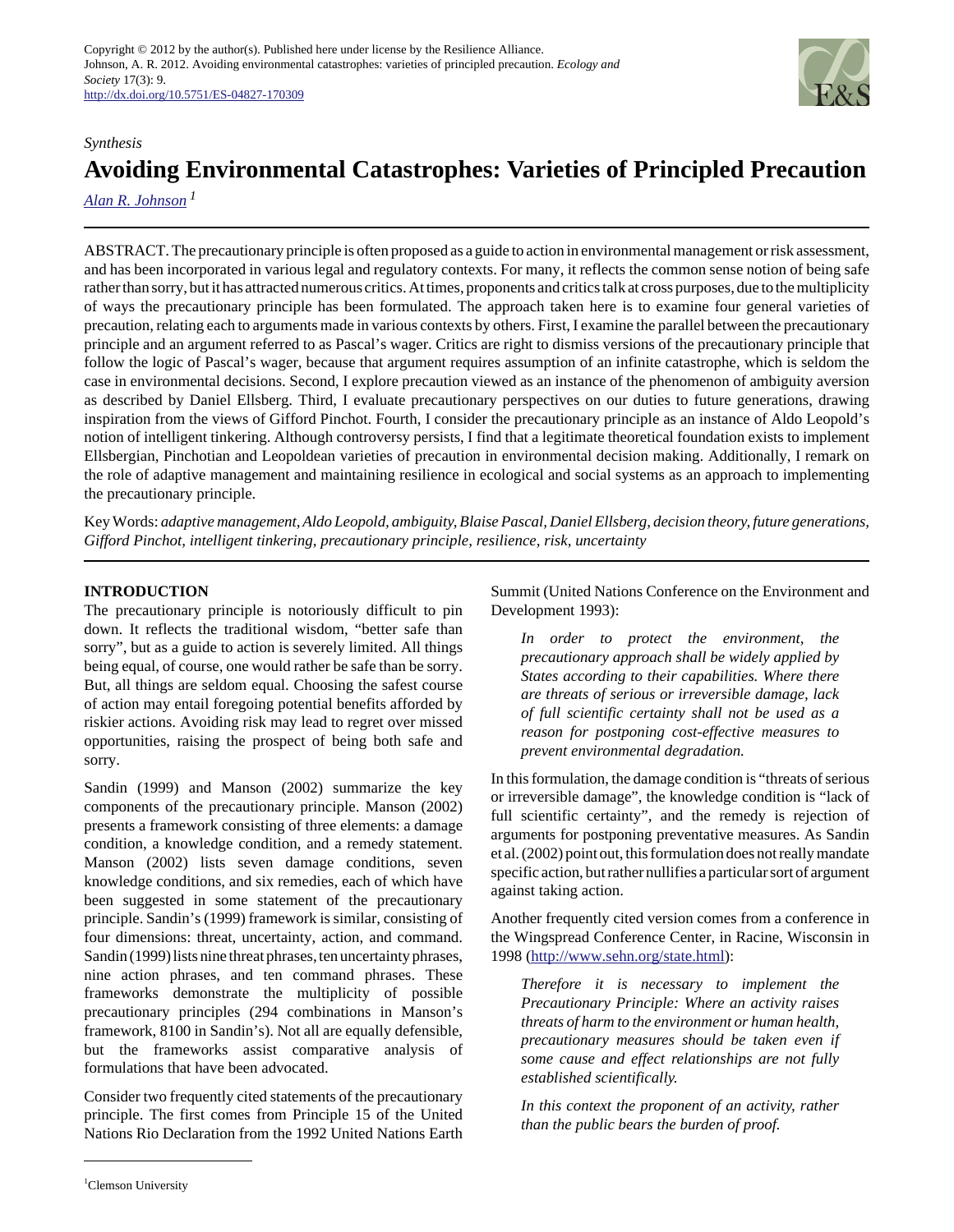*The process of applying the Precautionary Principle must be open, informed and democratic, and must include potentially affected parties. It must also involve an examination of the full range of alternatives, including no action.* 

Analyzing this statement within Manson's framework, the damage condition is "threat of harm to the environment or human health", the uncertainty condition is "some cause and effect relationships not fully established scientifically" and the remedy is vaguely worded as "precautionary measures" that, based on the rest of the statement, would seem to include a full examination of alternatives with the burden of proof resting on the proponents of the potentially harmful activity. This shift in the burden of proof, from the need to demonstrate risk to a requirement to demonstrate safety, is often noted as an implication of the precautionary principle by advocates and detractors alike.

The precautionary principle has many proponents, and has been incorporated in legal and regulatory contexts (Freestone and Hey 1996, Raffensperger and Tickner 1999). It also has numerous critics. Various formulations of the principle have been criticized for being ill-defined (Bodansky 1991), incoherent (Peterson 2006), or absolutist (McKinney 1996, Nollkaemper 1996), for leading to increased risk (Nollkaemper 1996), for stifling innovation (Holm and Harris 1999), or for being unscientific (Gray and Bewers 1996). It is beyond the scope of this paper to evaluate each of these criticisms with respect to the many possible formulations of the precautionary principle. The approach taken here will be to examine four general varieties of precaution, relating each to arguments made in various contexts by others. First, I examine the parallel between the precautionary principle and an argument referred to as Pascal's wager. Second, I will explore precaution viewed as an instance of the phenomenon known as ambiguity aversion. Third, I evaluate precautionary perspectives on our duties to future generations, drawing inspiration from the views of Gifford Pinchot. Fourth, I consider the precautionary principle as an instance of Aldo Leopold's notion of intelligent tinkering. Additionally, I remark on the role of adaptive management and maintaining resilience in ecological and social systems as an approach to implementing the precautionary principle.

## **PASCALIAN PRECAUTION: AVOIDING INFINITE CATASTROPHES**

Blaise Pascal (1623 - 1662) made substantial contributions to physics, mathematics, and religious philosophy. Of particular relevance here is an argument, known as Pascal's wager, concerning the existence of God. The wager is not strictly an argument for the existence of God, but rather a prudential argument regarding rational behavior in the face of uncertainty about God's existence.

Pascal's wager has been presented in many variant forms, not all of which are directly attributable to Pascal (Hájek 2003, Jordan 2006). In his posthumously published work, *Penseés*, Pascal poses the following dilemma (Pascal and Krailsheimer 1966:149-153):

*'Either God is or he is not.' But to which view shall we be inclined? Reason cannot decide this question. Infinite chaos separates us. At the far end of this infinite distance a coin is spun which will come down heads or tails. How will you wager?*

It is fitting that Pascal, who contributed much to the developing mathematics of probability through his analysis of gambling, frames the argument as a wager. In modern discussions, the decision is analyzed using a payoff matrix as employed in game theory. There are two mutually exclusive and exhaustive possible states of reality: either God exists or not. The individual must decide between two courses of action: to wager for or against the existence of God. Wagering for God's existence is not exactly equivalent to believing in God: a close reading of Pascal's writing indicates that the wager is better described as acting in a manner consistent with belief in God. For Pascal, belief is a matter of the heart rather than rational choice, but behaving as if God exists (attending mass, etc.) can lead one toward genuine belief. In the payoff matrix (Fig. 1), some payoffs are infinite and others are finite.

**Fig. 1**. Payoff matrix for Pascal's wager. There are two possible states of reality (God exists or not), and two possible actions (wager for or against God). Each element of the matrix reflects the payoff, or utility, corresponding to a possible situation. A wager for God yields an infinitely positive utility, if God exists. In all other cases, the utility is either finite, or possibly negative infinity for a wager against an existent God.

|               | God exists                                       | God does not exist |
|---------------|--------------------------------------------------|--------------------|
| Wager for God | $U_1 = +\infty$                                  | $u_2$ = finite     |
|               | Wager against $\mathbf{u}_3 = -\infty$ or finite | $u_4$ = finite     |

It is crucial to Pascal's argument that, if God exists, those who wager for God will be rewarded with "an eternity of life and happiness" (Pascal and Krailsheimer 1966: 151). The payoff is infinitely positive. Pascal leaves unspecified the fate of those who wager against God if God exists. One could assume the payoff is either finite or negative infinity. If God does not exist, the payoffs are realized during a human lifespan, and therefore finite ( $u_2$  and  $u_4$ ). Pascal argues that "wherever there is infinity, and where there are not infinite chances of losing against that of winning, there is no room for hesitation, you must give everything." In short, the possibility of an infinite reward swamps all other considerations, compelling the individual to wager for God (see Appendix 1 for details).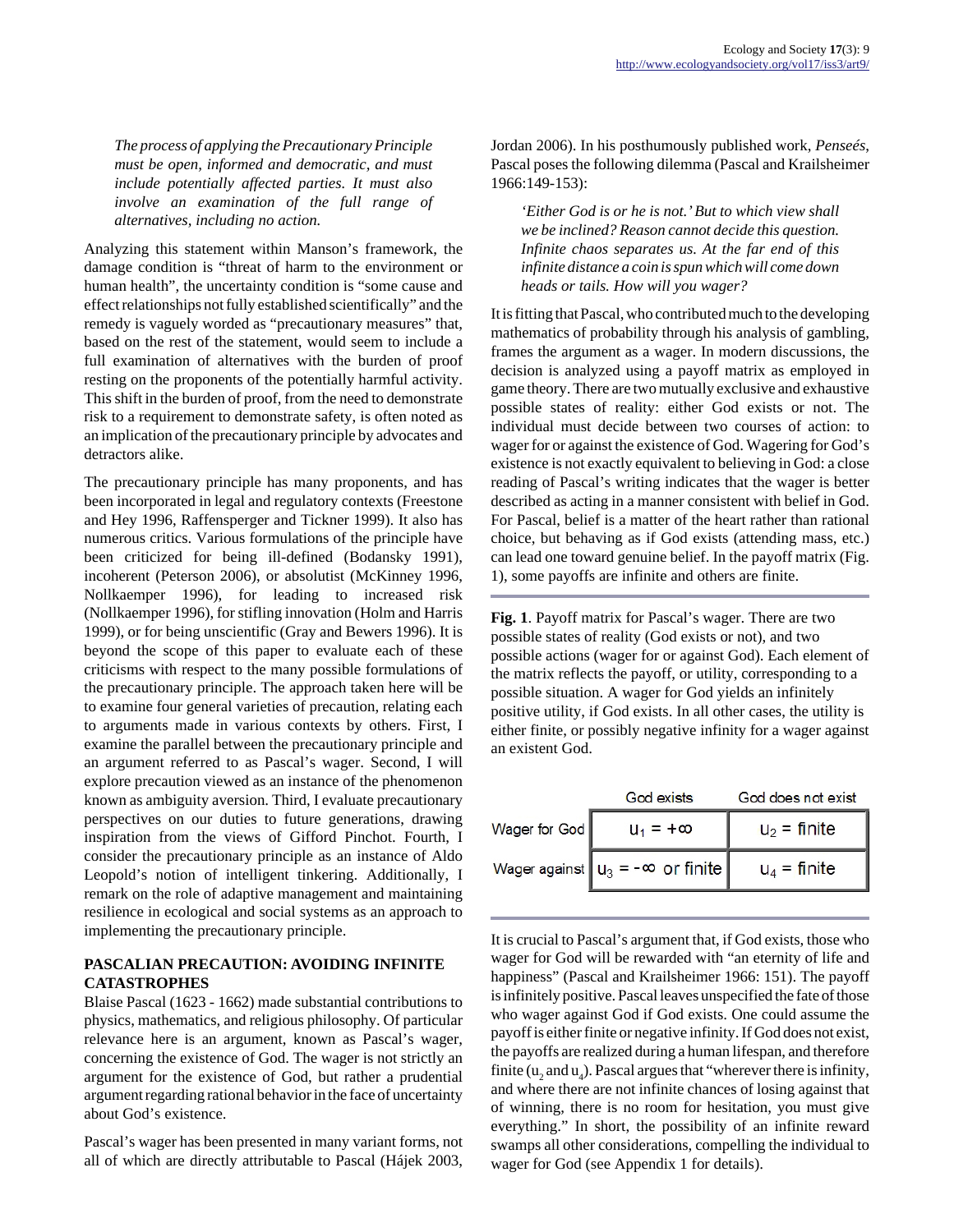The logic of the precautionary principle, in some formulations, bears an analogy to Pascal's wager. This can be seen from a payoff matrix (Fig. 2) which assumes the possibility of a negatively infinite payoff (the catastrophe) if precautionary steps are not taken to avoid it. The situation involves uncertainty: it is possible the catastrophe will not arise, even if no precautionary action is taken. However, in a kind of reverse application of Pascal's logic, whenever a negative infinity is involved, we must do everything to avoid it (Haller 2000). Manson (2002) calls this the "catastrophe principle" (see Appendix 1 for details).

**Fig. 2**. Payoff matrix for an environmental analogue of Pascal's wager. It is assumed that an ecological catastrophe, should it occur, would have an infinite negative utility. However, precautionary action would avert this catastrophic outcome, leading to a finite payoff.

|                                                                                               | Catastrophe would<br>occur | Catastrophe would<br>not occur |
|-----------------------------------------------------------------------------------------------|----------------------------|--------------------------------|
| Wager for catastrophe<br>(precautionary action)<br>Wager against<br>(no precautionary action) | $u_1$ = finite             | $u_2$ = finite                 |
|                                                                                               | $u_3 = -\infty$            | $u_4$ = finite                 |

Pascal's argument, based on infinite expected utility for those who wager for God, has provoked many critical responses. Most philosophers find Pascal's reasoning is valid, in the sense that the conclusions follow logically from the stated premises (e.g., Hacking 1972, Jordan 2006), but they question the premises. The "many gods" objection criticizes Pascal for framing the decision problem too simplistically. In a world where multiple religions worship different gods, one must consider the consequences of worshiping the "wrong" god. Assume  $God_1$  is Pascal's deity, and  $God_2$  is some other deity that rewards his/her own believers, but eternally punishes followers of  $God_1$ . The payoffs for any wager for  $God_1$  now includes both positive infinity (if  $God_1$  exists) and negative infinity (if  $\mathrm{God}_2$  exists), so it is no longer clear how to compute the expected utility.

The environmental "catastrophe principle" has similarly been attacked as being oversimplified (Manson 2002, van den Belt 2003). A "many catastrophes" objection would argue that the precautionary action may itself lead to a catastrophe, albeit a different one. For instance, van den Belt (2003) presents a scenario (attributed to Comstock, but the cited web page is no longer available) in which the use of genetically modified (GM) crops carries a nonzero probability of leading to ecological catastrophe. However, it is also assumed that the precautionary measure of banning GM crops implies a small probability of catastrophic food shortages. As long as these catastrophes are treated as infinite disutilities, Pascal's logic provides no guidance for action, since the expected utility is the same whether precautionary action is taken or not.

Some philosophers (e.g., Duff 1986, Hájek 2003), challenge the logical validity of Pascal's argument. The gist of their objection is this: in game theory, it is usual to consider not only pure strategies (i.e., wager for or wager against God), but also mixed strategies. One mixed strategy would be to flip a coin; if it comes up heads, wager for God, if it comes up tails, wager against. Now, it might seem absurd to make a potentially fateful decision using a random process, but it turns out that such a process has the same expected utility (positive infinity) as a pure wager for God. In fact, any mixed strategy that has a nonzero probability of wagering for God is as good as Pascal's pure wager. So, I could buy a lottery ticket, resolving that if I win the jackpot I will wager for God, otherwise I will wager against God. This strategy, too, has infinite expected utility.

In the ecological analogue of Pascal's wager, precautionary action is the preferred strategy. But what if mixed strategies are considered? As long as the mixed strategy has any nonzero probability of avoiding precautionary action, its expected utility is -∞, which we will seek to avoid. Thus, in contrast to Pascal's original formulation, a pure precautionary strategy is always the dominant choice.

However, the use of infinite disutility to characterize ecological catastrophe requires scrutiny. What environmental consequences would constitute an infinite disutility? The answer depends upon the perspective from which values are assessed. Arguably, an individual might assign an infinite disutility to the loss of a single human life, if the life to be lost is one's own. However, from the perspective of society at large, the loss of a single human life, although regrettable, can hardly be regarded as an infinite catastrophe. What constitutes an infinite catastrophe for society? Extinction of the human race? Some environmental catastrophes might rise to that level, but these are not the circumstances to which the precautionary principle is usually applied. More typically, precaution is urged in circumstances in which there is a possibility of a catastrophe with large, but finite, disutility. This can be represented in a payoff matrix (Fig. 3) where -*k* is the cost associated with precautionary action, -*c* is the cost of the catastrophe, and *b* is the payoff if precautionary action is not taken and a catastrophe does not occur. Since precautionary action often translates into avoiding some risky but potentially beneficial alternative, *b* might be assumed to be positive. Unlike Pascal's wager, the expected utilities are always finite, and the expected utility of not taking precautionary action decreases linearly with *p*. There will always be some value of *p* below which the expected value of not taking precautionary action will exceed the expected value of precaution (Appendix 1). Typically this will only be true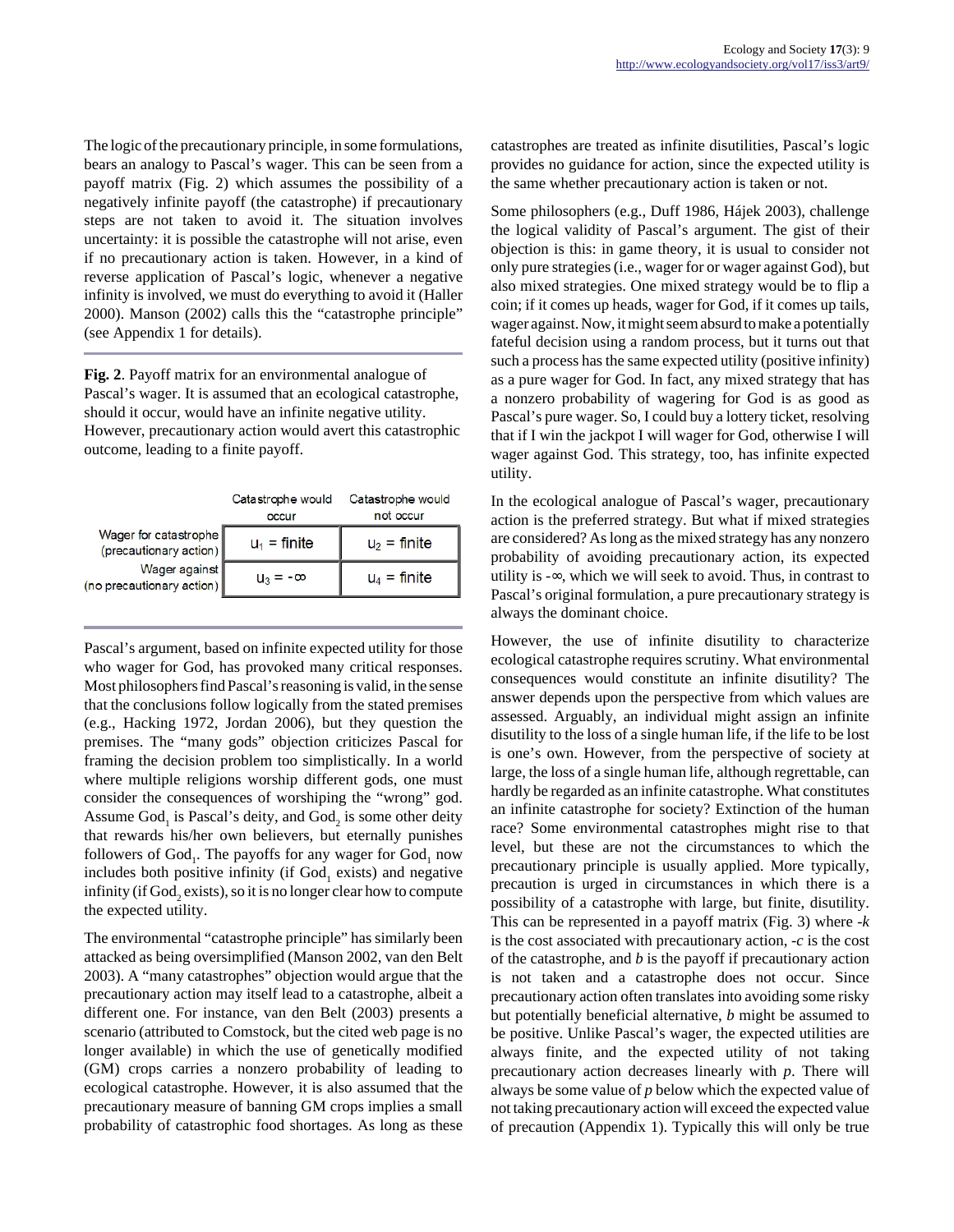when *p* is quite small; however, the value of *p* is no longer irrelevant when catastrophes have finite disutility. We do not live in a world where precaution *always* trumps other courses of action, but surely there are many cases in which precaution is warranted, even when dealing with less than infinite catastrophes.

**Fig. 3**. Payoff matrix assuming that an ecological

catastrophe would result in a large, but finite, negative cost (-c). The cost associated with taking precautionary action is –k. The payoff if no precautionary action is taken and no catastrophe occurs is b, which could be positive or negative, but is often assumed to be a positive benefit.

|                                                                                               | Catastrophe would<br>occur | Catastrophe would<br>not occur |
|-----------------------------------------------------------------------------------------------|----------------------------|--------------------------------|
| Wager for catastrophe<br>(precautionary action)<br>Wager against<br>(no precautionary action) | $u_1 = -k$                 | $u_2 = -k$                     |
|                                                                                               | $u_3 = -c$                 | $u_4 = b$                      |

## **ELLSBERGIAN PRECAUTION: AVOIDING AMBIGUITY**

Daniel Ellsberg (born 1931) is best known for leaking classified documents (the Pentagon Papers), which detailed the history of decisions made regarding the involvement of the United States in Vietnam. Before his involvement in this political drama, Ellsberg studied economics. The ideas relevant to this research were presented in a seminal publication (Ellsberg 1961) and expanded in his thesis (recently published as Ellsberg 2001). Ellsberg is concerned with decisions under uncertainty, following the distinction drawn by Knight (1921) between measurable uncertainty (which Ellsberg calls risk) and unmeasurable uncertainty (which Ellsberg calls ambiguity). Similarly, John Maynard Keynes (1921) distinguishes between probabilities that can be assigned definite numerical values versus noncomparable probabilities for which the weight of evidence does not support numeric estimates (Feduzi 2007). Like Keynes, Ellsberg believes that in situations characterized by high ambiguity, rational actors may make decisions that cannot be explained by any assignment of numerical probabilities reflecting degrees of belief associated with events. Their behavior implies a systematic violation of certain axioms that have been taken as foundational in decision theory (Ramsey 1931 or Savage 1954). Many people persist in their choices, even upon reflection and with full knowledge that they are violating axioms often viewed as normative for rational decisions. Often, the inconsistency takes the form of ambiguity aversion: a systematic preference for gambles in which probabilities are precisely known or restricted to tighter bounds (Ellsberg 1961, 2001).

Gilboa et al. (2008) illustrate ambiguity aversion by the hypothetical deliberations of Ann, an admissions officer for a graduate program. Ann is reviewing the files of two applicants: X, who comes from a college that is well known to Ann, and Y, who comes from a foreign country and unfamiliar college. Based on her experience with similar students in the program, she estimates that X has a probability of 0.6 of successfully graduating from the program. For applicant Y, lacking any basis for a more informed estimate, she assumes a probability of success equal to the success rate for all students, which happens to also be 0.6. The probabilities assigned to each candidate are equal, so by standard decision theory, Ann should be indifferent to choosing one applicant or the other. However, the two probabilities do not "feel" the same. They differ in the ambiguity associated with the numerical value, and it would not be surprising if Ann were to bet on X in preference to Y.

Various alternatives to the standard approach have been suggested (Appendix 2). Ellsberg (2001: 190-199) suggests the use of the restricted Bayes/Hurwicz criterion. Gilboa and Schmeidler (1989) have developed an approach based on Maxmin Expected Utility (MEU), which seeks to avoid worstcase outcomes. The more general  $\alpha$ -MEU decision criterion weighs both worst-case and best-case outcomes (Ghirardato et al. 2004, Basili and Zappia 2010). Schmeidler (1989) developed an alternative called Choquet Expected Utility (CEU), in which probabilities are treated as nonadditive. This approach has been further elaborated by Basili (2006) and Basili et al. (2008).

Empirical studies of decisions in the face of ambiguity reveal a complicated pattern (Viscusi and Chesson 1999, Di Mauro and Maffioletti 2004). Decision makers tend to be ambiguityadverse with respect to low probability losses, which can be viewed as a kind of pessimism motivated by fear of worstcase scenarios. Conversely, with respect to low probability gains, decision makers often exhibit ambiguity-seeking behavior, reflecting optimism triggered by hope for best-case scenarios. However, with respect to (presumably familiar) high probability events, rather than being ambiguity-neutral, in many cases decision makers demonstrate a crossover to reverse ambiguity attitude displayed for low probability events. In other words, they display ambiguity seeking for high probability losses and ambiguity aversion for high probability gains. Viscusi and Chesson (1999) document a reversal in ambiguity attitude by coastal business owners and managers asked to decide where to locate a new business, based on hypothetical information about the risks of storm damage. In cases in which the mean risk of damage is low, respondents prefer locations where experts agree about the degree of risk (ambiguity aversion), whereas when the mean risk is high, they preferred locations where experts disagreed (ambiguity seeking), perhaps reflecting a hope that the more favorable risk estimates would prevail.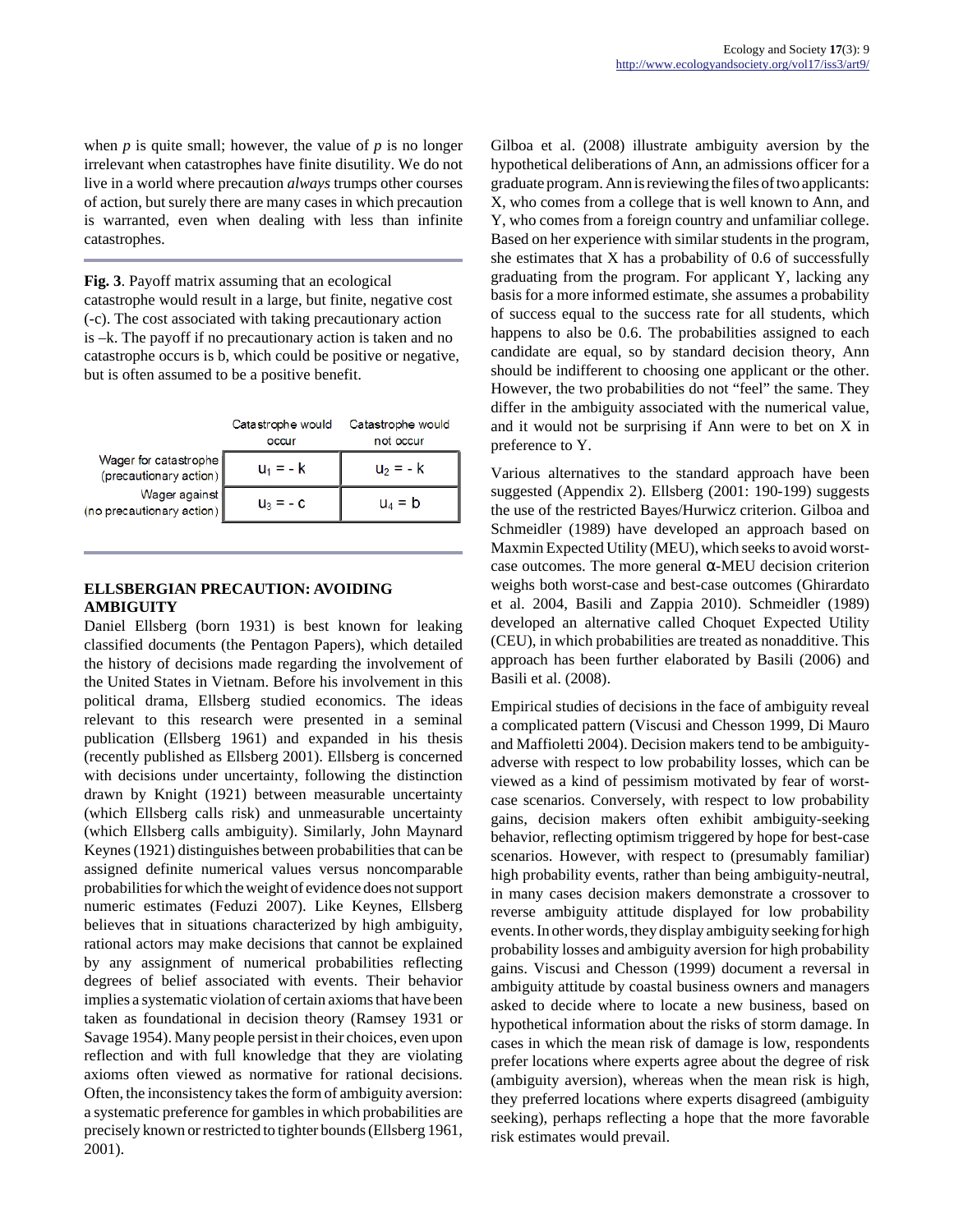It has been well documented that attitudes toward ambiguity lead decision makers to violate the predictions of expected utility theory (von Neumann and Morgenstern 1944) or subjective expected utility (Savage 1954). From a descriptive standpoint, behaviors such as the Ellsberg paradox, or precautionary measures taken to avoid catastrophes with low but ambiguous probabilities, are a common phenomenon. More controversial is the normative value of ambiguity attitudes in setting rational public policy.

Statistician and Bayesian decision theorist Dennis Lindley (2006) denies any normative role for precaution based on ambiguity attitudes. According to Lindley, ambiguity-adverse choices made by subjects in the Ellsberg paradox are "ridiculous" because they are incoherent, that is, they lead to violations of sensible axioms of expected utility or subjective expected utility theory (Lindley 2006:157). For Lindley, those axioms characterize rational decisions, and their violation simply indicates that such ambiguity avoidance must be an error in decision making, however intuitively appealing it might be. A number of economists and risk analysts agree (for example, Peterson 2006).

Ellsberg (2001) does not view ambiguity-induced violations of decision-theoretic axioms as irrational. Rather, he traces the disagreement to a difference in opinion about the relevance of certain kinds of information. He suggests that those who ignore their own perceptions of ambiguity in order to act consistently with an axiomatic framework are, in fact, behaving irrationally because they fail to distinguish situations in which the consequences of one's actions are well known from those in which they are not (Ellsberg 2001).

Similarly, Hansson (2009) criticizes the misapplication of probabilistic risk analysis, which proceeds on the assumption that reliable probabilities can be specified for all outcomes, to situations with ambiguous outcomes. This misuse of probabilistic decision logic in situations in which it does not apply he terms the *tuxedo fallacy*. The name comes from casino games, such as roulette, where probabilities are well known, and probabilistic reasoning can be applied. Much of real life, Hansson argues, is more like an expedition into an unknown jungle, where hazards are known to exist, but their nature and probabilities cannot be reliably quantified. Some of these uncertainties may extend beyond the ambiguity considered by Ellsberg, and include areas of complete ignorance, or unknown unknowns.

Various alternatives to probabilistic risk analysis could be suggested in the face of ambiguity and unknown hazards. One practical suggestion offered by Costanza and Cornwell (1992) is the "precautionary polluter pays principle", dubbed the 4P approach. Rather than expecting science to yield precise predictions, the role of science should be seen as defining an envelope of possible outcomes, and policy should be set with special reference to the worst-case edge of the envelope.

Thus, although controversy exists, a strong case can be made for precautionary decision making under ambiguity when catastrophic outcomes are possible. We turn now to a consideration of the precautionary principle as means of pursuing the utilitarian goal of producing the greatest good for the greatest number, and particularly to the question of the time scale appropriate to such considerations.

## **PINCHOTIAN PRECAUTION: LOOKING TO THE FUTURE**

Gifford Pinchot (1865 – 1946) helped shape the American conservation movement of the early twentieth century as Chief of the newly created United States Forest Service under President Theodore Roosevelt. Pinchot viewed the natural world as a repository of resources to be used for human benefit, while preventing waste and inequitable distribution. As Pinchot (1910:79) wrote in *The Fight for Conservation*, his book defending the goals of the conservation movement to the American public:

*The central thing for which Conservation stands is to make this country the best possible place to live in, both for us and for our descendants. It stands against the waste of the natural resources which cannot be renewed, such as coal and iron; it stands for the perpetuation of the resources which can be renewed, such as the food-producing soils and forests; and most of all it stands for an equal opportunity for every American citizen to get his fair share of benefit from these resources, both now and hereafter.*

The approach adopted by Pinchot and other Progressive Era conservationists has been characterized as a "gospel of efficiency" (Hays 1969:266). But, arguably, considerations of equity were at least as important (Koppes 1987, Miller 1992). Pinchot's orientation toward the environment was utilitarian, emphasizing the instrumental value of nature, that is to say, the practical uses of nature as resource. However, the equitable distribution of the benefits of natural resource use was also paramount. Of particular importance for us is the question of intergenerational equity. His concern for the needs of future generations is evident (Pinchot 1910:48):

*Conservation means the greatest good to the greatest number for the longest time. One of its greatest contributions is just this, that it has added to the worn and well-known phrase, "the greatest good to the greatest number," the additional words "for the longest time," thus recognizing that this nation of ours must be made to endure as the best possible home for all its people.*

This concern for future generations can justify a form of precaution regarding current consumption of natural resources, which is at the heart of Pinchot's vision of conservation.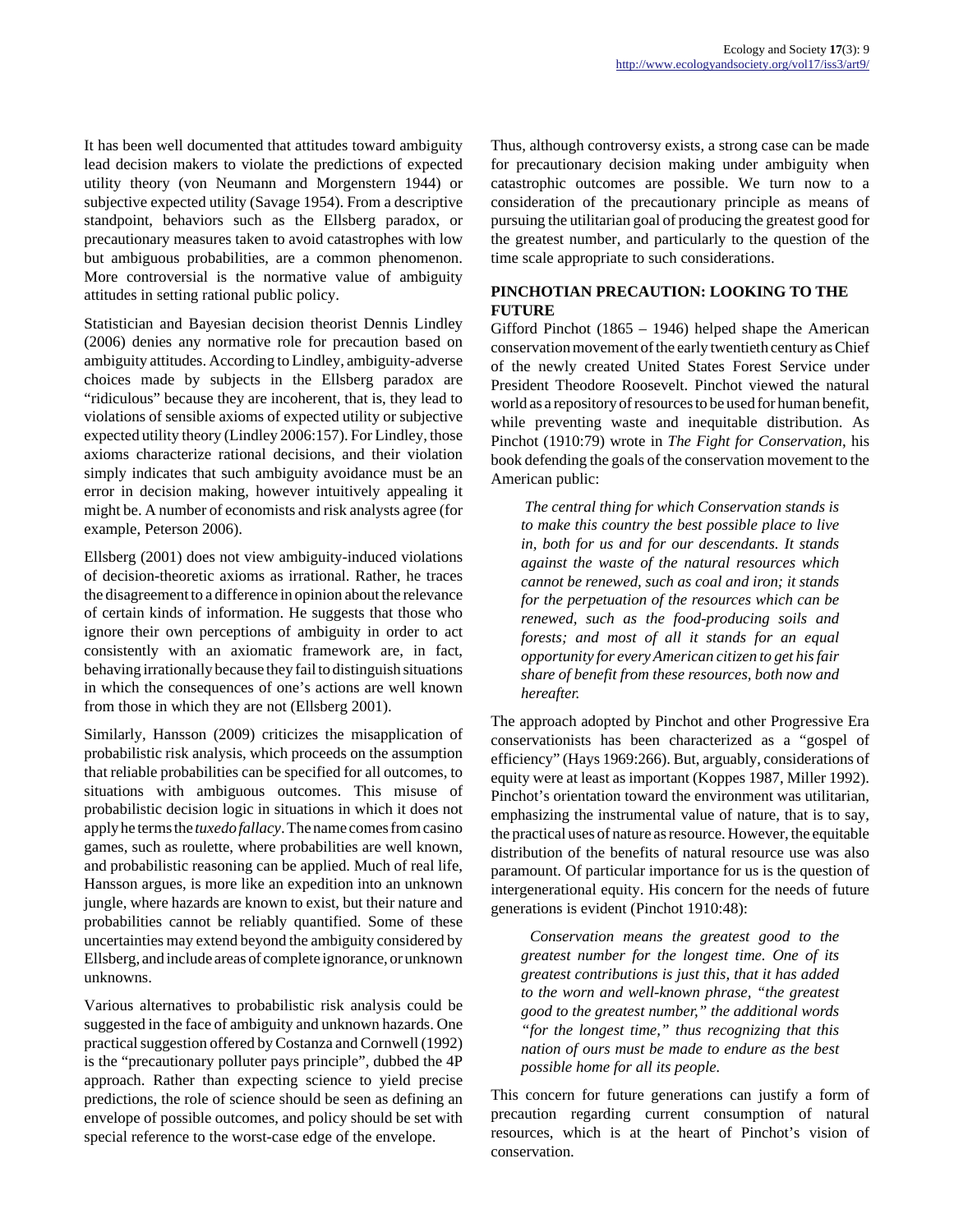Public policy must often take into account not only present costs and benefits, but future consequences as well, perhaps extending many generations hence. The traditional economic approach is to apply a discount rate, converting costs and benefits that accrue in the future to a net present value (Heal 2007; Appendix 3). A high discount rate results in less weight being given to consequences for future generations.

Justification of discounting in evaluation of public policy has tended to focus on either the time preference of individuals (assuming preferences of current consumers should prevail), or on opportunity costs (requiring public expenditures to compare favorably with other possible investments) (Robinson 1990). Although deference to consumer time preferences is often taken for granted now, the early utilitarians Jeremy Bentham and David Hume were highly suspicious of time preference in matters of public policy. In his 1739 *A Treatise of Human Nature*, Hume writes (Norton and Norton 2007:345):

*There is no quality in human nature, which causes more fatal errors in our conduct, than that which leads us to prefer whatever is present to the distant and remote...*

Hume concludes that it is a proper role of government to guard against such errors.

Determining a discount rate based on opportunity costs is independent of individual time preference, and might seem objective. However, determining the proper numerical value for the discount rate is highly controversial. Some argue that market interest rates should be used (Montgomery 1999). However, the application of even a modest discount rate, when applied over an intergenerational time span reduces the value of far future benefits dramatically, leading others to question the use of any fixed discount rate (Kysar 2007). Furthermore, the premise of continued economic growth into the indefinite future, which undergirds an opportunity cost calculation, could itself be questioned.

Considerable controversy has emerged over the treatment of discounting in the Stern Review, which presents an economic analysis of long-term costs and benefits of global climate change and strategies for mitigation or adaption (Stern 2007). This review, published by the UK Treasury, is not the first cost-benefit analysis of the impacts of climate change, but is the first to carry the imprimatur of a major government (Cole 2008). A key assumption is the use of a low value ( $\delta = 0.001$ )  $yr^{-1}$ ) for the pure rate of time preference. In justification of this value, the Stern Review argues that there is no sound ethical justification to value the utility of future generations less than our own, and the only reason to apply a nonzero value of  $\delta$  is to reflect uncertainty about the existence of future generations. Thus,  $e^{-\delta t}$  can be interpreted as the probability that the world (or at least the human race) will exist *t* years in the future, assuming extinction is a Poisson process (Stern 2007). Even  $\delta = 0.001$  might seem high if literal world destruction were the only possibility considered, but the Stern Review also intends for  $\delta$  to account for eventualities such as nuclear war or global pandemics that would represent catastrophic shocks to the global economy without total human extinction (Stern 2007).

Nordhaus (2008:176) questions the ethical justification for a low value of δ, remarking that "it stems from the British utilitarian tradition, with all the controversies and baggage that accompany that philosophical stance". He briefly discusses ethical frameworks that might allow very different rates of time preference. Perhaps each generation should leave as much total capital (tangible, natural, human, and technological) as it inherited. Although not mentioned by Nordhaus, this clearly assumes the substitutability of various kinds of capital. Thus, a decline in natural capital could be justified as long as it is made up for by gains in, say, tangible and technological capital. Alternatively, a Rawlsian perspective would suggest that we should maximize the well-being of the poorest generation. This, Nordhaus concludes, would tilt the scales toward increasing current consumption. Finally, he suggests a "precautionary (minimax) principle" (Nordhaus 2008:176) to maximize the minimum consumption along the riskiest path, which might entail stockpiling vaccines, food, energy supplies, etc. Although Nordhaus does not say so, such a precautionary approach might also justify substantial current expenditures to avert the risk of devastating and irreversible effects from climate change, in concordance with the recommendations of the Stern Review.

Nordhaus' primary objection is that the discounting applied in the Stern Review is at variance with observed dynamics of existing markets. Nordhaus, using the Stern Review's values for δ, η and g, calculates the overall discount rate (ρ) as 1.4%, which he maintains should reflect the real interest rate on investments. Since economic data point to considerably higher rates of return (typically  $3 - 6\%$ ), Nordhaus rejects the Stern Review as unrealistic. Although Nordhaus (2007) notes the distinction between "descriptive" versus "prescriptive" discussions of discounting, he clearly favors a descriptive approach. The Stern Review, in contrast, makes a prescriptive claim about how society ought to value future costs and benefits, without regard to current practice.

Weitzman (2007:723) is also critical of the choice to use a near-zero value for  $\delta$ , but ultimately concludes that the Stern Review may be "getting it right for the wrong reasons." According to Weitzman (2007), climate change challenges the standard economic approach to discounting, and a low discount rate may be justified given the large uncertainty associated with potentially catastrophic long-term consequences. In this case, a low discount rate serves as insurance against potential catastrophe (a form of Ellsbergian precaution, rather than a Pinchotian concern for future generations).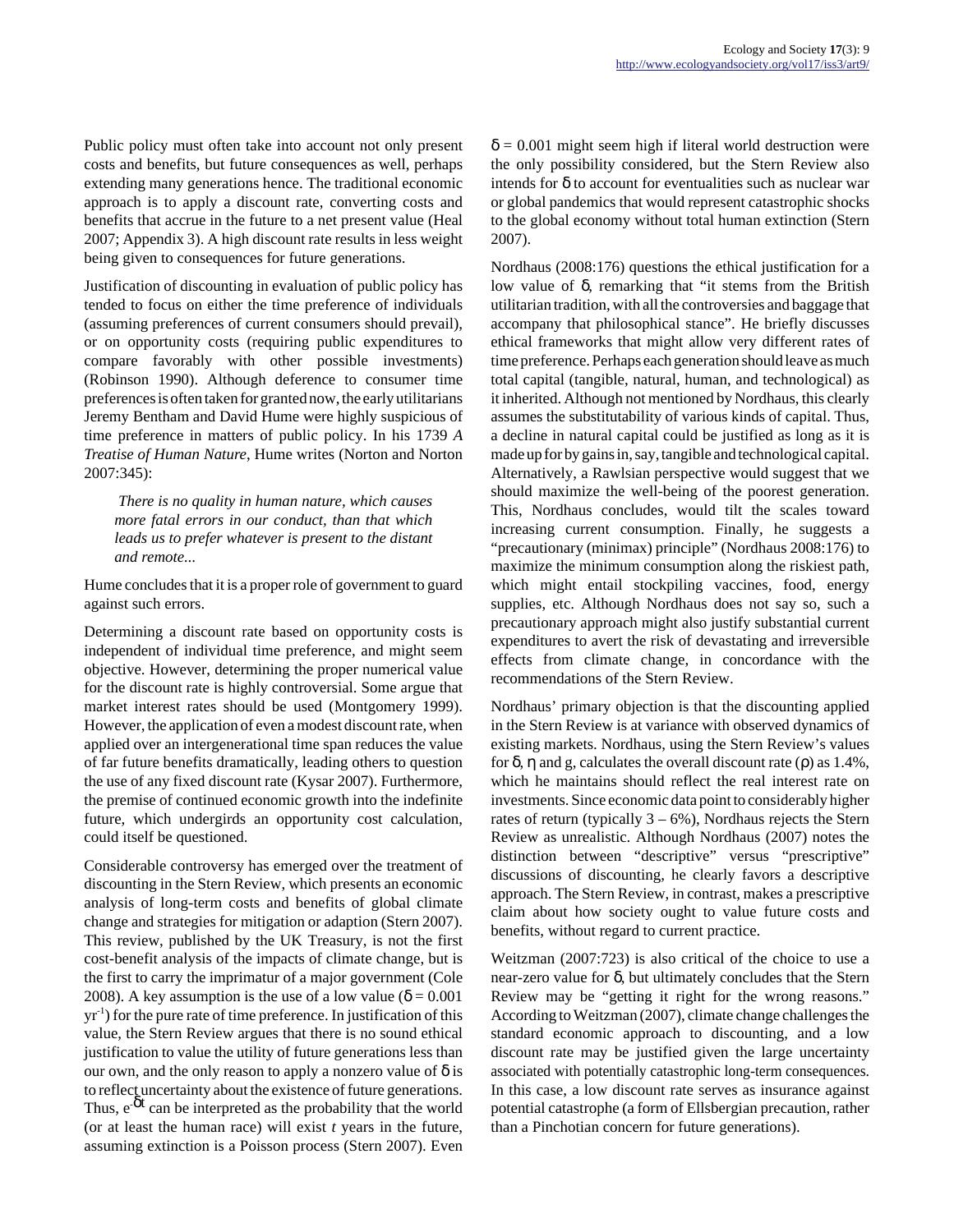Beyond debating the appropriate numerical value for the discount rate, one can challenge the approach more fundamentally. Instead of the standard discounting procedure, one could apply a nonconstant discount rate, particularly one that declines over time (Groom et al. 2005). The most widely suggested form of a declining discount rate is proportional to the logarithm of time (Appendix 3).

One might abandon the use of any form of discounting in evaluating temporal choices. Heal (1998, 2007), following von Weizäcker (1967), discusses the overtaking criterion, where one economic path is said to be preferable (i.e., to overtake) another if at some point the cumulative utility along the preferred path exceeds the cumulative utility along the other path, and remains higher for all future times. Unfortunately, there is no guarantee that an overtaking path exists, or, there may be multiple paths that cannot be ranked by this criterion alone. Another approach is the safe minimum standard (Ciriacy-Wantrup 1968), proposed for the conservation of renewable resources with a critical zone, that is, a threshold beyond which the effects of depletion are technologically or economically irreversible. This definition could apply to many resources, but has found particular application in endangered species management. The minimum viable population defines the critical zone, and the safe minimum standard approach would guard against reducing the population below this threshold. According to Bishop (1978), the safe minimum standard approach implies preventing extinction unless the social costs of doing so are unacceptably large. It recognizes an imperative to protect species, but does not always trump economic considerations (Berrens et al. 1998). Norton (2001) notes two sources of vagueness in this formulation: (1) uncertainties in quantifying the threshold or critical zone, and (2) the unresolved question of what level of social costs are unacceptable. These require resolution in any practical application.

The precautionary approaches that have been discussed are all concerned with sustaining resources for use by future generations of humans. As such, they are compatible with Gifford Pinchot's utilitarian vision of the goal of conservation. They are also compatible with most of the modern rhetoric on environmental sustainability. However, as Newton and Freyfogle (2005) discuss, a fundamentally different vision of the goal of conservation was offered by Aldo Leopold.

#### **LEOPOLDEAN PRECAUTION: THE ART OF INTELLIGENT TINKERING**

Aldo Leopold (1887 - 1948) was trained as a forester, established the field of game management, and has been highly influential in environmental philosophy. Based on his experience in New Mexico and Arizona, he questioned Pinchot's principle of highest use, at least as it was being applied to land use decisions in the American Southwest. He was instrumental in the creation of the first officially designated wilderness area in the United States, surrounding

the headwaters of the Gila River. His book of collected essays, *A Sand County Almanac*, published after his death, remains influential. It provides a philosophical foundation for what Leopold calls a "land ethic", a set of moral obligations regarding our treatment of the environment (Callicott 1987, Rolston 2000).

In his essay, *The Round River*, Leopold (1966:190), writes:

*The last word in ignorance is the man who says of an animal or plant: 'What good is it?' If the land mechanism as a whole is good, then every part is good, whether we understand it or not. If the biota, in the course of aeons, has built something we like but do not understand, then who but a fool would discard seemingly useless parts? To keep every cog and wheel is the first precaution of intelligent tinkering.*

Leopold repeatedly uses the image of a clock as a metaphor for the complicated structure of interacting parts that characterize the land or the biotic community. He implies that as one learns more about complex ecological relationships, one comes to greater appreciation of how much is still unknown:

*The ordinary citizen today assumes that science knows what makes the community clock tick; the scientist is equally sure that he does not. He knows that the biotic mechanism is so complex that its workings may never be fully understood.* (Leopold 1966:240-241)

*To sum up: a system of conservation based solely on economic self-interest is hopelessly lopsided. It tends to ignore, and thus eventually eliminate, many elements in the land community that lack commercial value, but that are (as far as we know) essential to its healthy functioning. It assumes, falsely, I think, that the economic parts of the biotic clock will function without the uneconomic parts*. (Leopold 1966:251)

In contrast to Pinchot's emphasis on the instrumental value of nature, Leopold is often interpreted as supporting an intrinsic value of nature. In the watch metaphor, however, the values at stake are difficult to classify. Components of a watch derive their value from their function in the integrated whole. This is a sort of instrumental value: the parts are valuable because they are useful to the whole. The whole itself can be viewed as valuable on either instrumental or intrinsic grounds. Leopold's rule of intelligent tinkering is therefore a precautionary principle designed to prevent unintended damage to the whole by destruction of poorly understood parts. It is a hedge against ignorance.

It should be noted that although Leopold expresses caution with regard to the management of ecological systems, he clearly does not object to some level of use and manipulation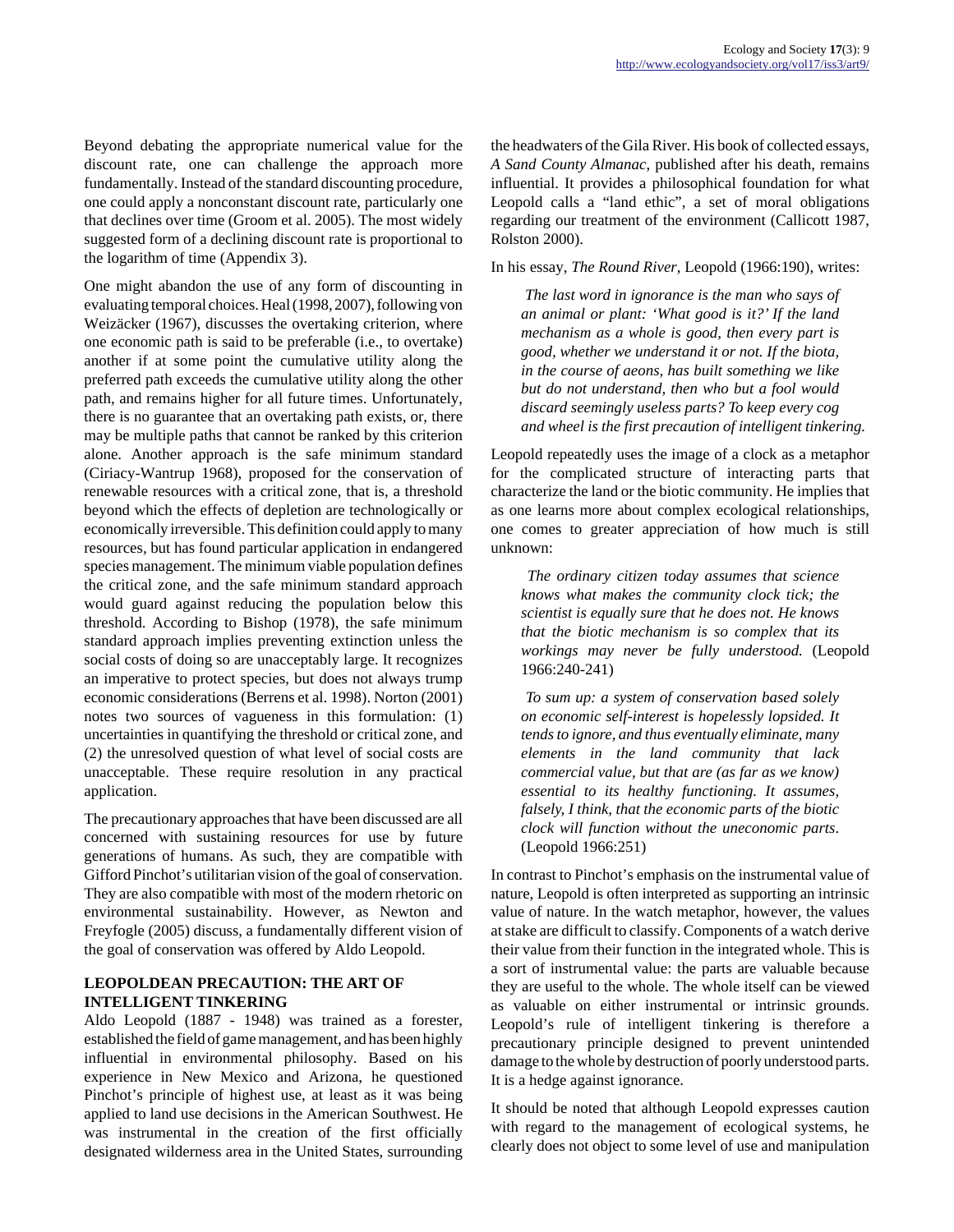of those systems for human purposes. A prerequisite for developing a philosophy of "intelligent tinkering" is the concession that tinkering should be allowed, with appropriate precautions. This contrasts with the decision strategy recommended by Hansson (1996) for dealing with situations characterized by uncertainty in the consequences of human actions. Hansson advocates a policy of "noninterference", essentially refraining from any action if the consequences are unclear but potentially catastrophic. Such a hands-off approach may be feasible in some cases, but in cases in which ecosystems are utilized to satisfy human resource demands, noninterference is not an option. However, Leopold insists on a respect for the land, including its uneconomic parts, which dictates a cautious approach.

The idea of "intelligent tinkering" is similar to that of adaptive management, in which management interventions or policies are implemented as experiments and results are monitored, allowing for subsequent changes in management, leading to an improvement over time (Holling 1978, Walters 1986). Clearly, adaptive management requires willingness to experiment, or tinker, with the system being managed. The value of tinkering is that it allows the manager to learn about the dynamics of the ecosystem, hopefully leading to more effective and efficient management strategies in the long run.

Doyen and Pereau (2009) illustrate how an adaptive approach to decision making can result in precautionary, cost-effective management. They frame their discussion as a robust control problem in which the decision maker's goal is to reach a safe target condition at minimal cost. They distinguish strong precaution, which requires the decision maker to reach the target without any learning to reduce uncertainty, versus adaptive precaution, which assumes learning and decreasing uncertainty over time. Their analysis quantifies the value of information when adaptive precaution is employed, and they demonstrate that the safe target may be reachable following adaptive precaution, even in cases where no strongly precautionary solution exists.

Hauser and Possingham (2008) consider adaptive management in terms of optimal harvesting of a natural resource which, at each time step, has a known probability of collapse, and an unknown probability of recovery. They conclude that management for long time horizons favors experimentation because accumulated observations allow the uncertainty in recovery probability to be reduced. A short management horizon favors a more precautionary approach because known benefits are preferred to possibly higher but uncertain benefits. When the time horizon for management is short, there may be insufficient opportunity for information gained by experimentation to actually improve the management outcome. The way Hauser and Possingham present experimentation and precaution as opposing strategies seems at odds with the notion of intelligent tinkering.

However, experimentation in their model simply drives the system to different states in order to observe the dynamics. It does not alter the system in a way that fundamentally alters its behavior. Specifically, they assume the system will recover from a collapsed state with a fixed (but unknown) probability, and experimentation does not change the recovery rate. Since this experimentation maintains the integrity or resilience of the system, it is compatible with Leopold's precautionary notion of intelligent tinkering.

There is a natural tension between adaptive management and the precautionary principle. Adaptive management requires a degree of risk taking as policies are implemented as experiments with uncertain outcomes, and advocates of precaution are wary of actions that may entail unforeseen results. However, in the face of great uncertainty about the dynamics of the system under management, it may be impossible to know which (if any) management option will attain the desired goal, as argued by Doyen and Pereau 2009. In that situation, the risk of experimentation (or learning by doing) may be justified as a strategy to reduce the longer term risk of undesired consequences arising from unknowingly applying maladapted policies. Leopold's metaphor of intelligent tinkering provides guidance to the adaptive manager: experiment with the system to better understand its dynamics ("what makes the community clock tick"), but avoid irreversible structural alterations ("keep every cog and wheel").

Many versions of the precautionary principle advocate the avoidance of irreversibility, but leave the term undefined. Manson (2007) explores the concept of irreversibility, identifying three fundamentally different usages: thermodynamic, medical, and economic. Irreversible thermodynamic processes are ubiquitous, and not the issue of concern for advocates of precaution. The precautionary principle seems to employ an analogy to medical usage, which characterizes some disease states as irreversible, in the sense that medical intervention cannot bring about recovery to a healthy state. This is a functional concept, claiming that the biological functions associated with health are irreversibly lost. Finally, the precautionary principle may relate to the concept of economic irreversibility, which focuses on the degree to which decisions can or cannot be reversed.

Of these, Leopold's caution to keep all the parts seems most closely allied with an extended notion of medical irreversibility. It may be that some of those cogs and wheels are necessary for the proper, healthy functioning of the ecosystem. Even if they are not currently essential for ecosystem function, they may be needed in other contexts. For instance, native thistles (*Cirsium* species) are relatively minor components of North American grasslands and often viewed as undesirable. However, it has been argued that they serve to maintain a reservoir of native insects that promote resistance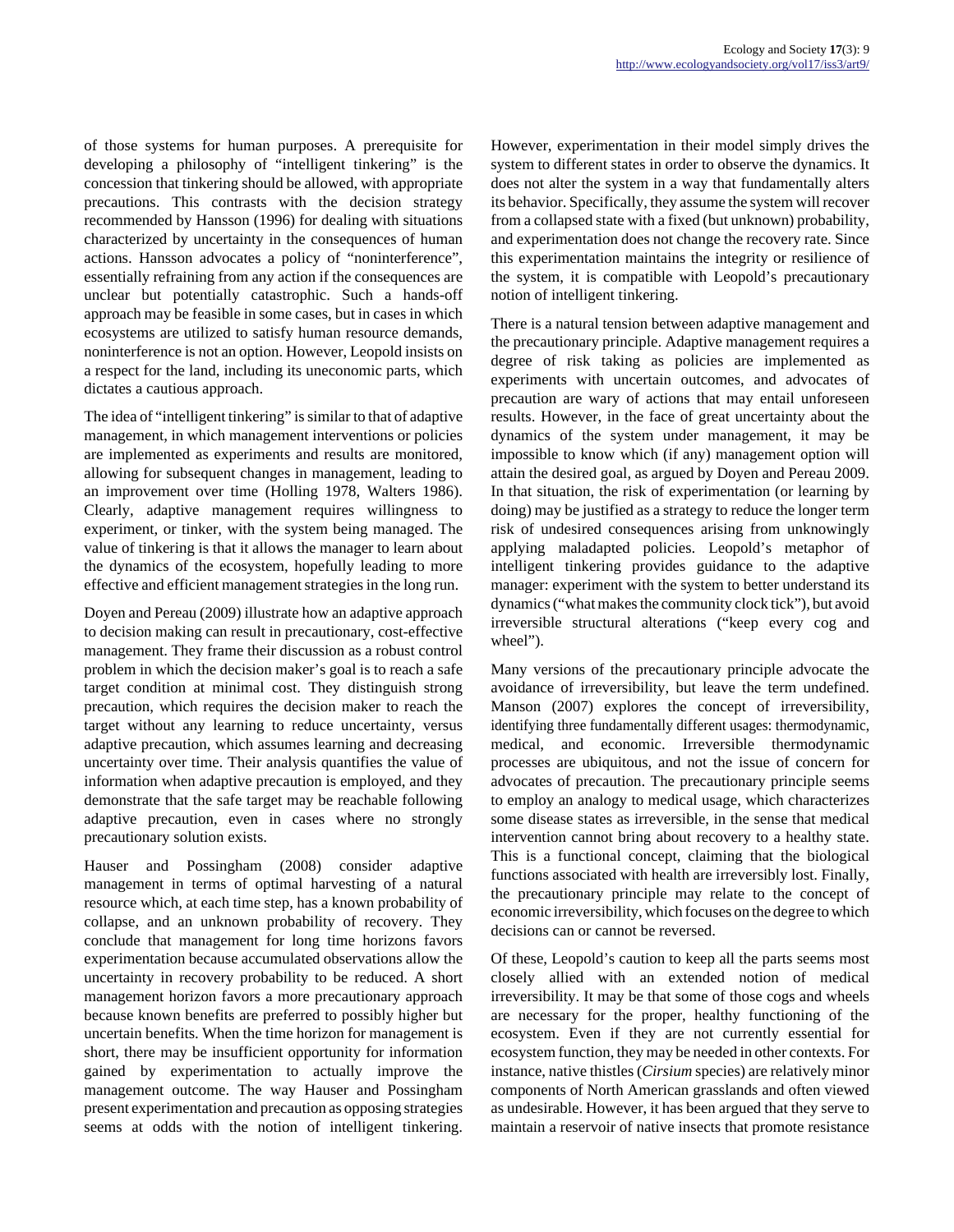to invasion by alien species, which would be ecologically and economically disruptive (Louda and Rand 2003). Such functional considerations undoubtedly factor into Leopold's admonition, but I do not think they capture the whole of his sentiment.

Martin (1979) analyzed the concept of irreplaceability as applied to environmental management decisions, formulating the argument based on a utilitarian ethical framework. He argues that utilitarianism can support most appeals to preserve irreplaceable objects, including heirlooms and original works of art, which are valued for their origins or for sentimental reasons, because attitudes toward an object count in the calculation of utility. Even so, Martin (1979) expresses some reservation as to whether a utilitarian framework can always capture the argument for preservation of nature based on irreplaceability. Katz (1979) is more critical, finding the utilitarian approach fundamentally incompatible with the preservationist argument. He would ground such arguments on a basis that was not dependent upon fickle human attitudes toward nature. I think that Leopold would agree. Although the urge to maintain the parts is partially motivated by functional considerations, and these can often be given utilitarian value, Leopold is simultaneously critical of those who would base the argument for preservation on purely economic considerations. Perhaps species and ecosystems have unique value analogous to that which some philosophers invoke to argue for the irreplaceability of individual human beings (Grau 2006).

Norton (2005:88-92) argues that Leopold anticipated the core ideas of adaptive management. I have argued that his notion of intelligent tinkering mandates a precautionary approach. Leopold's injunction to keep all the parts is motivated by a concern for maintaining the functioning of ecosystems, even, or especially, if we do not completely understand how they function. Today we might say that experimentation on managed ecosystems should be conducted in a way that does not threaten the resilience of the ecosystem. Maintaining resilience seems to reflect the essence of Leopold's precautionary sentiment, and since resilient ecosystems are arguably more likely provide ecological goods and services over the long term, it may be precautionary from a Pinchotian perspective as well.

## **SUMMARY**

There are many varieties of precaution, variously expressed as principles to guide action in environmental management or risk assessment. Critics are right to dismiss versions that follow a logic analogous to Pascal's wager, because that argument requires the assumption of an infinite catastrophe, which is seldom, if ever, the case in environmental decisions. However, there are few advocates for a truly Pascalian precautionary principle. There are, on the other hand, more plausible versions of the precautionary principle, of which I have examined three types.

Perhaps the relevance of these varieties of precaution are best articulated by reference to an actual environmental policy debate. Consider the case of oil versus wilderness in the Arctic National Wildlife Refuge (ANWR) in Alaska (Standlea 2006, Layzer 2012). Created by the U.S. Congress in 1980 under the Alaska National Interest Lands Conservation Act (ANILCA), ANWR encompasses over  $78,000 \text{ km}^2$  of remote and diverse landscape. Controversy over the best use of this land was evident before the passage of ANILCA, and continues to the present. While much of ANWR has been designated as wilderness, section 1002 of ANILCA instructed the Department of Interior to study the suitability of the Coastal Plain portion for oil and gas development. However, in an unusual provision, actual leasing, exploration, and production were prohibited unless authorized by Congress. For three decades now there has been vigorous debate, but the American public and their representatives have thus far chosen to forego oil and gas development. This outcome may be viewed as a precautionary approach.

Ellsbergian precaution applies when probabilities associated with catastrophic outcomes cannot be reliably estimated. whether due to lack of information, conflicting evidence, or divergent expert opinion. In the case of ANWR, both estimates of recoverable oil and gas reserves and of the risks associated with oil and gas development vary widely. The ambiguity in probabilities associated with possible outcomes make it difficult to place confidence in decisions based on calculations of expected utility. Various decision criteria have been developed, which take ambiguity into account as alternatives to the standard formulation of decision theory. Though controversial, they do offer tools that might be more broadly applied to environmental decision making in circumstances warranting Ellsbergian precaution.

Pinchotian precaution is motivated by a concern for environmental benefits and costs to future generations, reflecting Pinchot's concern for "the greatest good to the greatest number for the longest time" (Pinchot 1910:48). A common theme in the debate over ANWR is the trade-off between relatively short-term and temporary benefits of oil and gas production versus the possible long-term impacts that would be apparent for generations. Economists view such issues in terms of the discount rate to be applied to future benefits and costs. Again, the topic is controversial, but advocates of a Pinchotian precautionary principle can find support for choosing a low constant discount rate, or a discount rate that declines over time, or employing criteria that do not use a discount rate.

Leopoldean precaution is based on Aldo Leopold's notion of intelligent tinkering. Experimentation in the management of natural resources (tinkering) should always be conducted in a manner that preserves the integrity of the ecosystem. Leopoldean precaution is motivated by the humble recognition that scientists or ecosystem managers do not really understand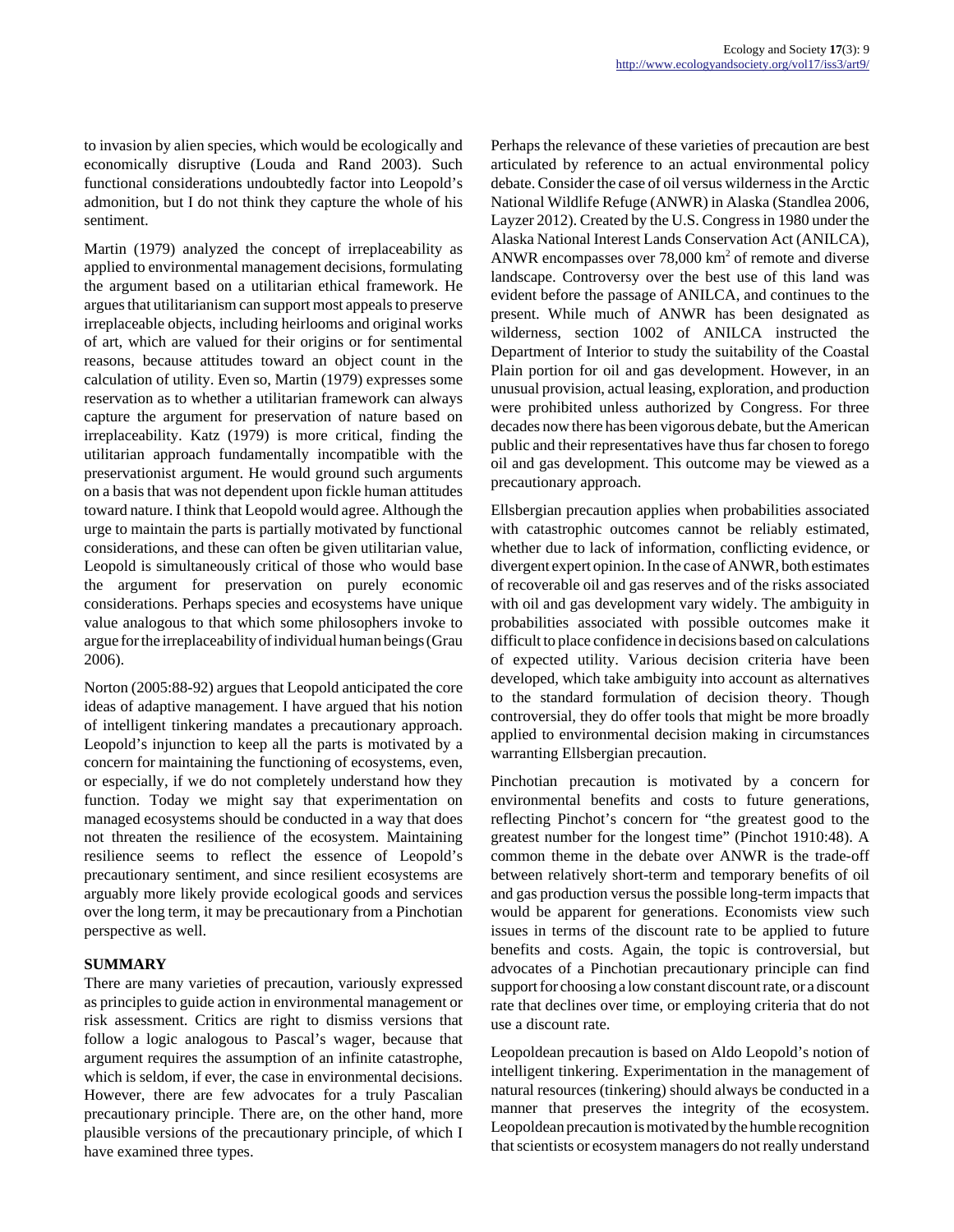the complex dynamics of the systems they study and manage. Ecosystems are always capable of surprise. In ANWR, there is concern over the impact of oil and gas development on particular species or wildlife populations, such as polar bears or the Porcupine caribou herd. There is also concern that oil and gas development will pave the way for future land and resource uses, eroding the wilderness character of the area. I have interpreted Leopold's perspective as being equivalent to the goal of maintaining resilience in ecological systems, and compatible with adaptive management. Thus, theoretical tools developed for characterizing ecological resilience and adaptive management of social-ecological systems are applicable.

The precautionary principle, in various formulations, has been the subject of much discussion at a conceptual level, especially from philosophical, policy, legal, and economic perspectives. Much of what I have highlighted so far has been at a conceptual level. This was necessary to lay the groundwork on which to build. In addition, I have pointed to a number of formal or quantitative approaches that offer legitimate approaches for applying the precautionary principle to environmental decision making. Some of these approaches have been explored, particularly in economic analyses, but much remains to be done. This research offers a guidepost to promising paths for future work.

*Responses to this article can be read online at: <http://www.ecologyandsociety.org/vol17/iss3/art9/responses/>*

#### **Acknowledgments:**

*I gratefully acknowledge Dr. Sandra Turner for valuable comments on the manuscript. This material is based upon work supported by the NIFA/USDA, under project number SC-1700406, and by the USGS through the South Carolina Water Resources Center. Technical Contribution No. 6039 of the Clemson University Experiment Station.*

## **LITERATURE CITED**

Ainslie, G., and N. Haslam. 1992. Hyperbolic discounting. Pages 57-92 *in* G. Lowenstein, and J. Elster, editors. *Choice over time.* Russell Sage Foundation, New York, NY, USA.

Basili, M. 2006. A rational decision rule with extreme events. *Risk Analysis* 26:1721-1728. [http://dx.doi.org/10.1111/j.1539](http://dx.doi.org/10.1111/j.1539-6924.2006.00826.x) [-6924.2006.00826.x](http://dx.doi.org/10.1111/j.1539-6924.2006.00826.x)

Basili, M., A. Chateauneuf, and F. Fontini. 2008. Precautionary principle as a rule of choice with optimism on windfall gains and pessimism on catastrophic losses. *Ecological Economics* 67:485-491. [http://dx.doi.org/10.1016/](http://dx.doi.org/10.1016/j.ecolecon.2007.12.030) [j.ecolecon.2007.12.030](http://dx.doi.org/10.1016/j.ecolecon.2007.12.030)

Basili, M., and C. Zappia. 2010. Ambiguity and uncertainty in Ellsberg and Shackle. *Cambridge Journal of Economics* 34:449-474.<http://dx.doi.org/10.1093/cje/bep008>

Berrens R. P., D. S. Brookshire, M. McKee, and C. Schmidt. 1998. Implementing the safe minimum standard approach. *Land Economics* 74:147-161. <http://dx.doi.org/10.2307/3147047>

Bishop, R. C. 1978. Endangered species and uncertainty: the economics of a safe minimum standard. *American Journal of Agricultural Economics* 60:10-18. [http://dx.doi.org/10.2307/1](http://dx.doi.org/10.2307/1240156) [240156](http://dx.doi.org/10.2307/1240156)

Bodansky, D. 1991. Scientific uncertainty and the precautionary principle. *Environment* 33(7):4-5, 43-44. [http:/](http://dx.doi.org/10.1080/00139157.1991.9929978) [/dx.doi.org/10.1080/00139157.1991.9929978](http://dx.doi.org/10.1080/00139157.1991.9929978)

Callicott, J. B. 1987. The conceptual foundations of the land ethic. Pages 186-217 *in* J. B. Callicott, editor. *Companion to a Sand County almanac: interpretive and critical essays.* University of Wisconsin Press, Madison, WI, USA.

Ciriacy-Wantrup, S. V. 1968. *Resouce conservation: economics and policies.* Third edition. University of California, Division of Agricultural Sciences, Berkeley, CA, USA.

Cole, D. R. 2008. The Stern review and its critics: implications for the theory and practice of benefit-cost analysis. *Natural Resources Journal* 48:53-90.

Costanza, R. E., and L. Cornwell. 1992. The 4P approach to dealing with scientific uncertainty. *Environment* 34:12-20, 42.

Cowen, T. 2007. Caring about the distant future: why it matters and what it means. *The University of Chicago Law Review* 74:5-40.

Di Mauro, C, and A. Maffioletti. 2004. Attitudes to risk and attitudes to uncertainty: experimental evidence. *Applied Economics* 36:357-372. [http://dx.doi.org/10.1080/000368404](http://dx.doi.org/10.1080/00036840410001674286) [10001674286](http://dx.doi.org/10.1080/00036840410001674286)

Doyen, L., and J.-C. Pereau. 2009. The precautionary principle as a robust cost-effectiveness problem. *Environmental Modeling and Assessment* 14:127-133. [http://dx.doi.org/10.10](http://dx.doi.org/10.1007/s10666-008-9153-7) [07/s10666-008-9153-7](http://dx.doi.org/10.1007/s10666-008-9153-7)

Duff, A. 1986. Pascal's wager and infinite utilities. *Analysis* 46:107-109.<http://dx.doi.org/10.2307/3328185>

Ellsberg, D. 1961. Risk, ambiguity, and the Savage axioms. *Quarterly Journal of Economics* 75:643-669. [http://dx.doi.or](http://dx.doi.org/10.2307/1884324) [g/10.2307/1884324](http://dx.doi.org/10.2307/1884324)

Ellsberg, D. 2001. *Risk, ambiguity and decision.* Garland, New York, NY, USA.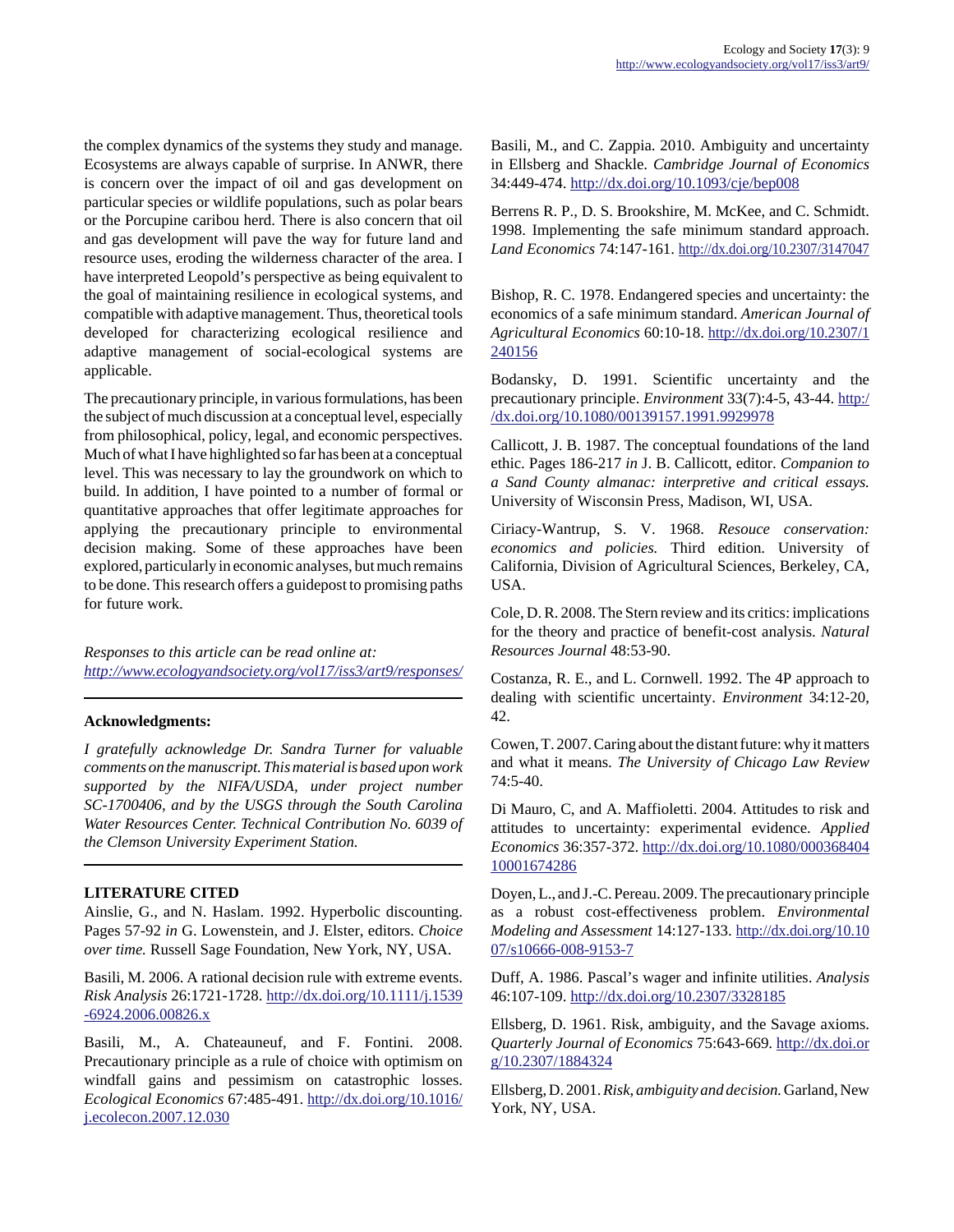Feduzi, A. 2007. On the relationship between Keynes's conception of evidential weight and the Ellsberg paradox. *Journal of Economic Psychology* 28:545-565. [http://dx.doi.or](http://dx.doi.org/10.1016/j.joep.2007.01.005) [g/10.1016/j.joep.2007.01.005](http://dx.doi.org/10.1016/j.joep.2007.01.005)

Freestone, D., and E. Hey. 1996. Origins and development of the precautionary principle, Pages 3-15 *in* D. Freestone, and E. Hey, editors. *The precautionary principle and international law*. Kluwer Law International, Dordrecht, The Netherlands.

Ghirardato, P., F. Maccheroni, and M. Marinacci. 2004. Differentiating ambiguity and ambiguity attitude. *Journal of Economic Theory* 118:133-173. [http://dx.doi.org/10.1016/j.je](http://dx.doi.org/10.1016/j.jet.2003.12.004) [t.2003.12.004](http://dx.doi.org/10.1016/j.jet.2003.12.004)

Gilboa, I., A. W. Postlewaite, and D. Schmeidler. 2008. Probability and uncertainty in economic modeling. *Journal of Economic Perspectives* 22:173-188. [http://dx.doi.org/10.1257/](http://dx.doi.org/10.1257/jep.22.3.173) [jep.22.3.173](http://dx.doi.org/10.1257/jep.22.3.173)

Gilboa, I., and D. Schmeidler. 1989. Maxmin expected utility with non-unique prior. *Journal of Mathematical Economics* 18:141-153. [http://dx.doi.org/10.1016/0304-4068\(89\)90018-9](http://dx.doi.org/10.1016/0304-4068(89)90018-9)

Gollier, C. 2001. Should we beware of the precautionary principle? *Economic Policy* 33:301-327. [http://dx.doi.org/10.](http://dx.doi.org/10.1111/1468-0327.00077) [1111/1468-0327.00077](http://dx.doi.org/10.1111/1468-0327.00077) 

Grau, C. 2006. Irreplaceability and unique value. *Philosophical Topics* 32:111-129.

Gray, J. S., and M. Bewers. 1996. Towards a scientific definition of the precautionary principle. *Marine Pollution Bulletin* 32:768-771.

Groom, B., C. Hepburn, P. Koundouri, and D. Pearce. 2005. Declining discount rates: the long and the short of it. *Environmental and Resource Economics* 32:445-493. [http://d](http://dx.doi.org/10.1007/s10640-005-4681-y) [x.doi.org/10.1007/s10640-005-4681-y](http://dx.doi.org/10.1007/s10640-005-4681-y)

Hacking, I. 1972. The logic of Pascal's wager. *American Philosophical Quarterly* 9:186-192.

Hájek, A. 2003. Waging war on Pascal's wager. *The Philosophical Review* 112:27-56.

Haller, S. 2000. A prudential argument for precaution under uncertainty and high risk. *Ethics and the Environment* 5:175-189. [http://dx.doi.org/10.1016/S1085-6633\(00\)00026-7](http://dx.doi.org/10.1016/S1085-6633(00)00026-7)

Hansson, S. O. 1996. Decision making under great uncertainty. *Philosophy of the Social Sciences* 26:369-386. <http://dx.doi.org/10.1177/004839319602600304>

Hansson, S. O. 2009. From the casino to the jungle: dealing with uncertainty in technological risk management. *Synthese* 168:423-432.<http://dx.doi.org/10.1007/s11229-008-9444-1>

Hauser, C. E., and H. P. Possingham. 2008. Experimental or precautionary? Adaptive management over a range of time horizons. *Journal of Applied Ecology* 45:72-81. [http://dx.doi.](http://dx.doi.org/10.1111/j.1365-2664.2007.01395.x) [org/10.1111/j.1365-2664.2007.01395.x](http://dx.doi.org/10.1111/j.1365-2664.2007.01395.x)

Hays, S. P. 1969. *Conservation and the gospel of efficiency: the progressive conservation movement 1890-1920.* Harvard University Press, Princeton, NJ, USA.

Heal, G. 1998. *Valuing the future: economic theory and sustainability.* Columbia University Press, New York, NY, USA.

Heal, G. 2007. Discounting: a review of the basic economics. *The University of Chicago Law Review* 74:59-77.

Holling, C. S., editor. 1978. *Adaptive environmental assessment and management*. Wiley, Chichester, UK.

Holm, S., and J. Harris. 1999. The precautionary principle stifles discovery. *Nature* 400:398. [http://dx.doi.org/10.1038/2](http://dx.doi.org/10.1038/22626) [2626](http://dx.doi.org/10.1038/22626)

Jordan, J. 2006. *Pascal's wager: pragmatic arguments and belief in God.* Clarendon Press, Oxford, UK.

Katz, E. 1979. Utilitarianism and preservation. *Environmental Ethics* 1:357-364.

Keynes, J. M. 1921. *A treatise on probability.* MacMillan, New York, NY, USA.

Knight, F. H. 1921. *Risk, uncertainty and profit.* Houghton Mifflin, Boston, MA, USA.

Koppes, C. R. 1987. Efficiency/equity/esthetics: towards a reinterpretation of American conservation. *Environmental Review* 11:127-146.<http://dx.doi.org/10.2307/3984024>

Kysar, D. A. 2007. Discounting ... on stilts. *The University of Chicago Law Review* 74:119-138.

Layzer, J. A. 2012. *The environmental case: translating values into policy.* Third edition. CQ Press, Washington, DC, USA.

Leopold, A. 1966. *A Sand County almanac, with essays on conservation from Round River.* Ballantine Books, New York, NY, USA.

Lindley, D. V. 2006. *Understanding uncertainty.* Wiley, Hoboken, NJ, USA. <http://dx.doi.org/10.1002/0470055480>

Louda, S. A., and T. A. Rand. 2003. Native thistles: expendable or integral to ecosystem resistance to invasion? Pages 5-15 *in* P. Kareiva, and S. Levin, editors. *The importance of species: perspectives on expendability and triage.* Princeton University Press, Princeton, NJ, USA.

Manson, N. A. 2002. Formulating the precautionary principle. *Environmental Ethics* 24:263-274.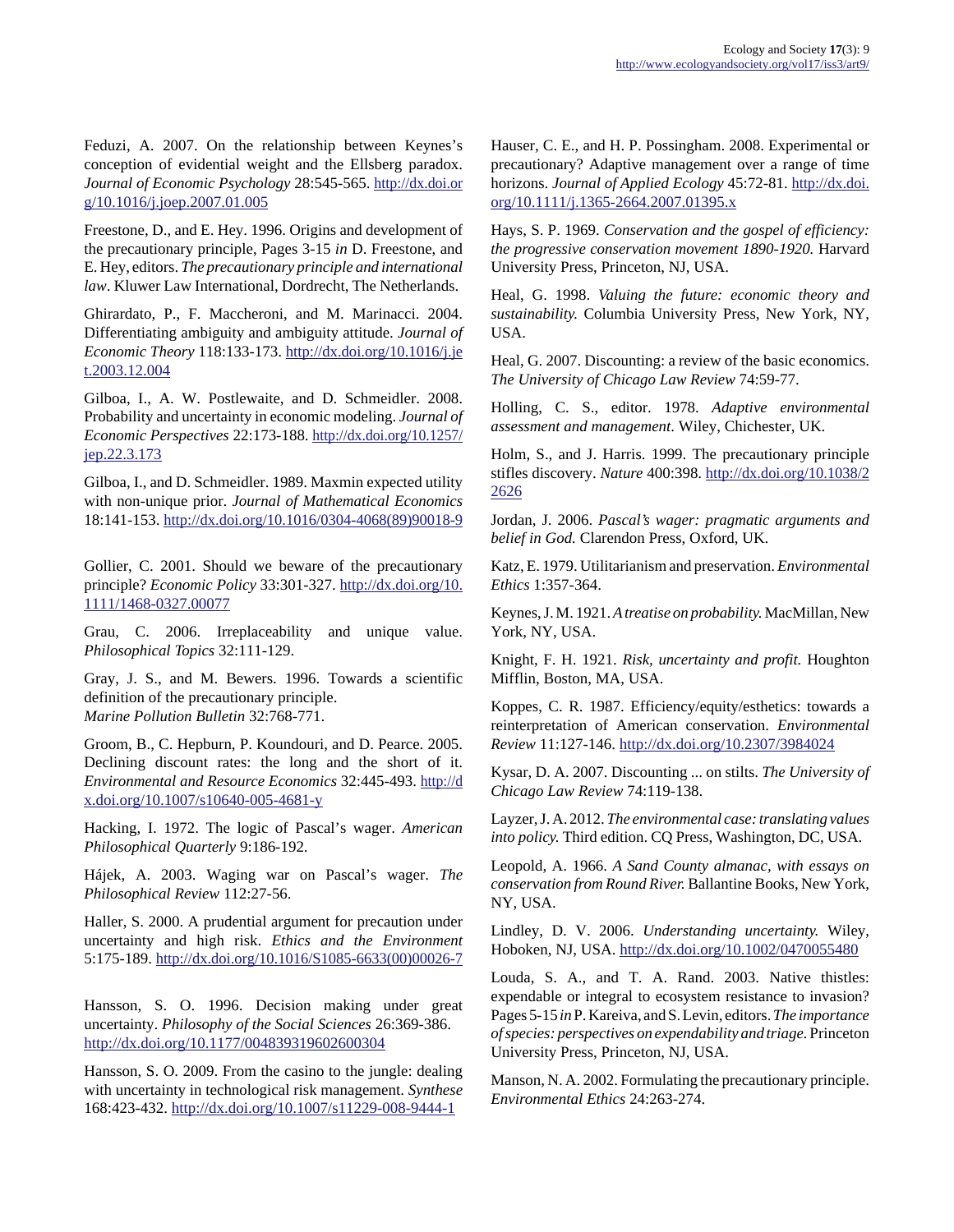Manson, N. A. 2007. The concept of irreversibility: its use in the sustainable development and precautionary principle literatures. *The Electronic Journal of Sustainable Development* 1:3-15.

Martin, J. N. 1979. The concept of the irreplaceable. *Environmental Ethics* 1:31-48.

McKinney, W. J. 1996. Prediction and Rolston's environmental ethics: lessons from the philosophy of science. *Science and Engineering Ethics* 2:429-440. [http://dx.doi.org/](http://dx.doi.org/10.1007/BF02583929) [10.1007/BF02583929](http://dx.doi.org/10.1007/BF02583929)

Miller, C. 1992. *Gifford Pinchot: the evolution of an American conservationist.* Grey Towers Press, Milford, PA, USA.

Montgomery, W. D. 1999. A market-based discount rate: comments on Bradford. Pages 45-49 *in* P. R. Portney, and J. P. Weyant, editors. *Discounting and intergenerational equity.* Resources for the Future, Washington, DC, USA.

Newton, J. L., and E. T. Freyfogle. 2005. Sustainability: a dissent. *Conservation Biology* 19:23-32.

Nollkaemper, A. 1996. 'What you risk reveals what you value', and other dilemmas encountered in the legal assaults on risks. Pages 73-94 *in* D. Freestone, and E. Hey, editors. *The precautionary principle and international law*. Kluwer Law International, Dordrecht, The Netherlands.

Nordhaus, W. 2007. Critical assumptions in the Stern review on climate change. *Science* 317:201-202.

Nordhaus, W. 2008. *A question of balance: weighing the options on global warming policies.* Yale University Press, New Haven, USA.

Norton, B. G. 2001. What do we owe the future? How should we decide? Pages 213-231 *in* V. A. Sharpe, B. G. Norton, and S. Donnelley, editors. *Wolves and human communities: biology, politics, and ethics.* Island Press, Covelo, CA, USA.

Norton, B. G. 2005. *Sustainability: a philosophy of adaptive management*. University of Chicago Press, Chicago, IL, USA.

Norton, D. F., and M. J. Norton, editors. 2007. *David Hume: a treatise of human nature.* Volume 1: Texts. Oxford University Press, Oxford, UK.

Pascal, B. Translated by A. J. Krailsheimer. 1966. *Pensées*. Penguin Books, Baltimore, MD, USA.

Peterson, M. 2006. The precautionary principle is incoherent. *Risk Analysis* 26:595-601. [http://dx.doi.org/10.1111/j.1539-6](http://dx.doi.org/10.1111/j.1539-6924.2006.00781.x) [924.2006.00781.x](http://dx.doi.org/10.1111/j.1539-6924.2006.00781.x)

Pinchot, G. 1910. *The fight for conservation.* Doubleday, Page & Company, New York, NY, USA.

Raffensperger, C., and J. Tickner, editors. 1999. *Protecting public health and the environment: implementing the precautionary principle.* Island Press, Washington, DC, USA.

Ramsey, F. P. 1931. Truth and probability. Pages 156-198 *in* R. B. Braithwaite, editor. *The foundations of mathematics*. Routledge & Kegan Paul, London, UK.

Robinson, J. C. 1990. Philosophical origins of the social rate of discount in cost-benefit analysis. *The Millbank Quarterly* 68:245-265.<http://dx.doi.org/10.2307/3350098>

Rolston III, H. 2000. The land ethic at the turn of the millennium. *Biodiversity and Conservation* 9:1045-1058. [htt](http://dx.doi.org/10.1023/A:1008918517655) [p://dx.doi.org/10.1023/A:1008918517655](http://dx.doi.org/10.1023/A:1008918517655)

Sandin, P. 1999. Dimensions of the precautionary principle. *Human and Ecological Risk Assessment* 5(5):889-907. [http://](http://dx.doi.org/10.1080/10807039991289185) [dx.doi.org/10.1080/10807039991289185](http://dx.doi.org/10.1080/10807039991289185)

Sandin, P., M. Peterson, S. O. Hansson, C. Rudén, and A. Juthe. 2002. Five charges against the precautionary principle. *Journal of Risk Research* 5(4):287-299. [http://dx.doi.org/10.1](http://dx.doi.org/10.1080/13669870110073729) [080/13669870110073729](http://dx.doi.org/10.1080/13669870110073729)

Savage, L. J. 1954. *The foundations of statistics.* John Wiley & Sons, New York, NY, USA.

Schmeidler, D. 1989. Subjective probability and expected utility without additivity. *Econometrica* 57:571-587. [http://dx](http://dx.doi.org/10.2307/1911053) [.doi.org/10.2307/1911053](http://dx.doi.org/10.2307/1911053)

Standlea, D. M. 2006. *Oil, globalization, and the war for the Arctic refuge*. State University of New York Press, Albany, NY, USA.

Stern, N. 2007. *The economics of climate change: the Stern review.* Cambridge University Press, Cambridge, UK.

Summers, L., and R. Zeckhauser. 2008. Policymaking for posterity. *Journal of Risk and Uncertainty* 37:115-140. [http://](http://dx.doi.org/10.1007/s11166-008-9052-y) [dx.doi.org/10.1007/s11166-008-9052-y](http://dx.doi.org/10.1007/s11166-008-9052-y)

United Nations Conference on Environment and Development. 1993. *The Earth Summit: the United Nations Conference on Environment and Development.* Graham & Trotman/Martinus Nijhoff, London, UK.

van den Belt, H. 2003. Debating the precautionary principle: "guilty until proven innocent" or "innocent until proven guilty"? *Plant Physiology* 132:1122-1126. [http://dx.doi.org/1](http://dx.doi.org/10.1104/pp.103.023531) [0.1104/pp.103.023531](http://dx.doi.org/10.1104/pp.103.023531)

Viscusi, W. K. 2007. Rational discounting for regulatory analysis. *University of Chicago Law Review* 74:209-246.

Viscusi, W. K., and H. Chesson. 1999. Hopes and fears: the conflicting effects of risk ambiguity. *Theory and Decision* 47:153-178.<http://dx.doi.org/10.1023/A:1005173013606>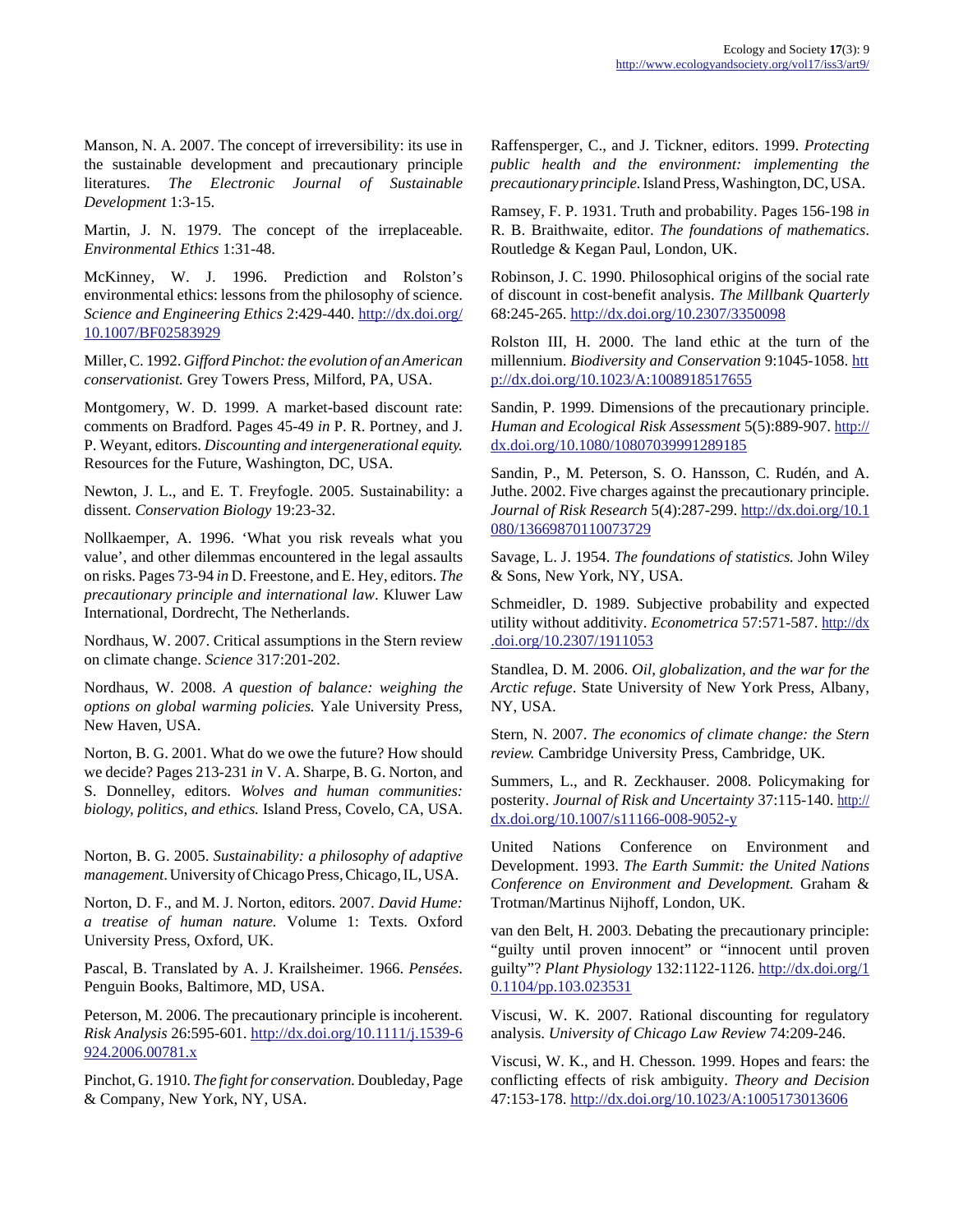von Neumann, J., and O. Morgenstern. 1944. *Theory of games and economic behavior.* Princeton University Press, Princeton, NJ, USA.

von Weizäcker, C. C. 1967. Lemmas for a theory of approximately optimal growth. *Review of Economic Studies*  $34:143-151.$ 

Walters, C. 1986. *Adaptive management of renewable resources*. Macmillan, New York, NY, USA.

Weitzman, M. L. 2001. Gamma discounting. *American Economic Review* 91:260-271. [http://dx.doi.org/10.1257/aer.9](http://dx.doi.org/10.1257/aer.91.1.260) [1.1.260](http://dx.doi.org/10.1257/aer.91.1.260)

Weitzman, M. L. 2007. A review of *the Stern review on the economics of climate change*. *Journal of Economic Literature* 45:703-724.<http://dx.doi.org/10.1257/jel.45.3.703>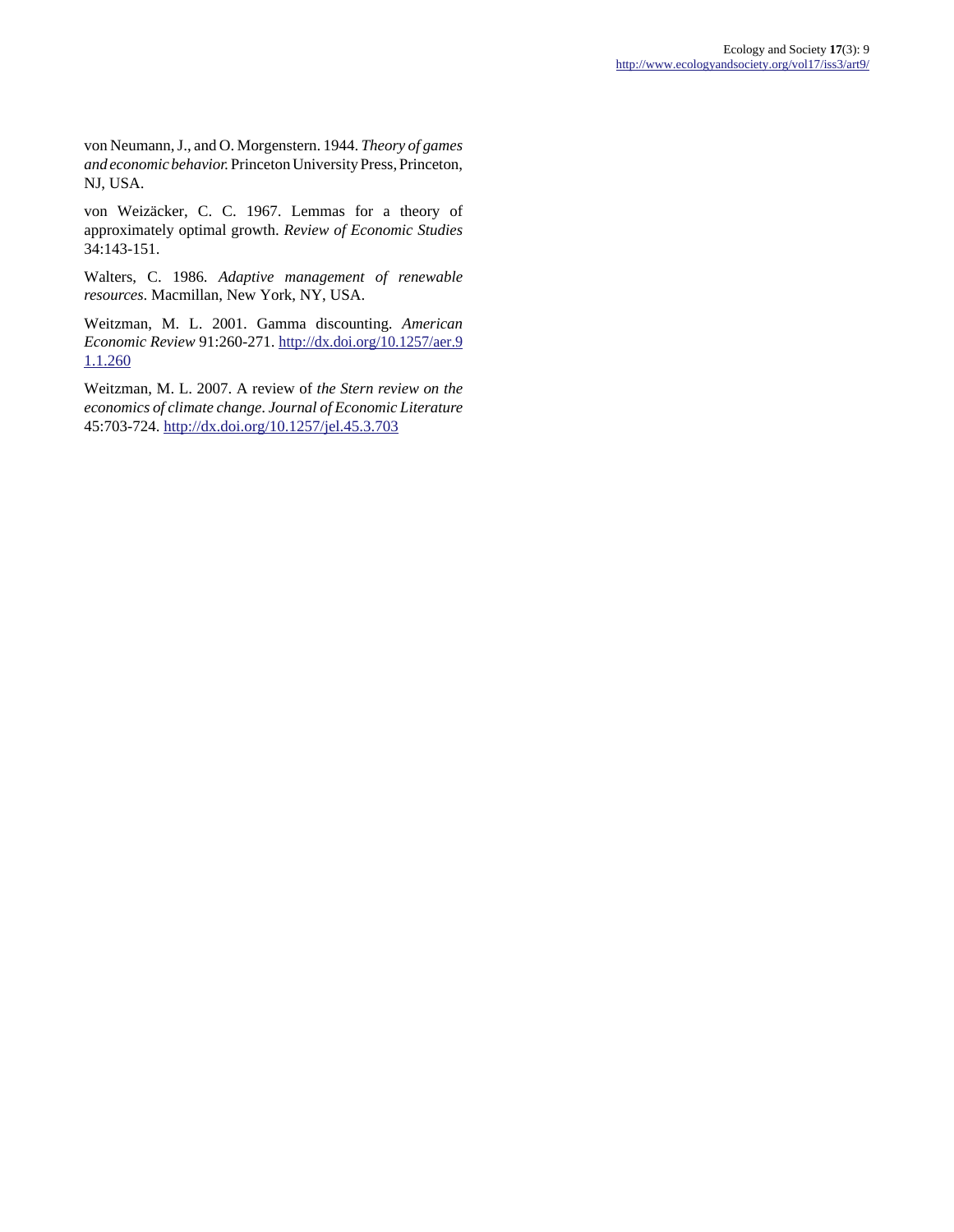# *Pascal's wager*

Hacking (1972) distinguishes three separate logical arguments in the passage from *Pensées* discussing the wager. The discussion is based on a game-theoretic analysis, and can be understood by assuming the following payoff matrix:

|               | God exists                                     | God does not exist |
|---------------|------------------------------------------------|--------------------|
| Wager for God | $U_1 = +\infty$                                | $u_2$ = finite     |
|               | Wager against $\ u_3 = -\infty$ or finite $\ $ | $u_4$ = finite     |

The first argument Hacking (1972) describes he calls the "argument from dominance." In game theory, one strategy is said to dominate if its payoff is better than alternative strategies in at least one case, and is never less than the payoff for alternative strategies. For Pascal's wager, it is clear that, if God exists,  $+\infty > u_3$ , and Pascal goes on to argue that nothing is lost by wagering for God if God does not exist, and there are gains to reaped in this life, implying  $u_2 \ge u_4$ . For the environmental analogue, clearly  $u_1$  > - $\infty$ . However, for the argument from dominance to succeed, we must also show that  $u_2 \geq u_4$ . This latter condition is likely to be at least as contentious in the environmental sphere as it is in theological discussions, so an argument from dominance will not generally be persuasive in urging precautionary action.

The second logical argument is called the "argument from expectation" (Hacking 1972). Here Pascal develops an argument based on the probabilities associated with various outcomes in a manner akin to the modern concept of expected utility. Pascal at first assumes that there is an equal chance that God that exists or not. The assumption of equiprobability is reminiscent of the "principle of indifference" used in assigning probabilities to random events such as a coin toss or roll of dice (Jordan 2006, p.22). Pascal proceeds to consider the case where probability that God exists is assigned any non-zero value, *p*, which Hacking calls the "argument from dominating expectation." Based on this assumption the expected utility (EU) of each of the wagers can be calculated:

EU(Wager for God) =  $p \cdot (+\infty) + (1-p) \cdot (u_2) = +\infty$ 

EU(Wager against God) =  $p \cdot (u_3) + (1 - p) \cdot (u_4) =$  finite

Thus, a wager for God yields a higher (i.e., infinite) expected value. Pascal concludes one should wager for God, even if one thinks it is very unlikely that God exists.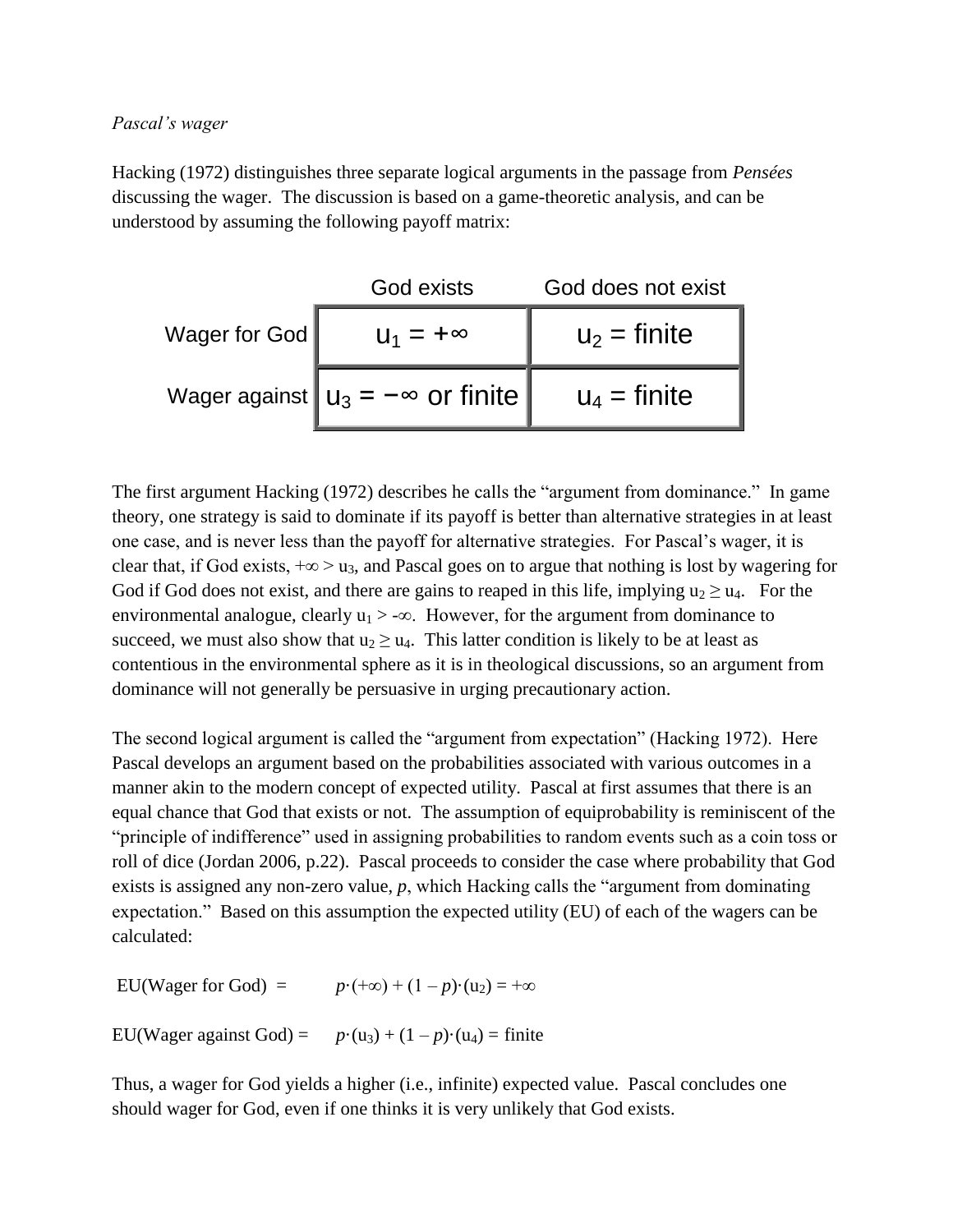*An environmental analogue of Pascal's wager*

These arguments can be adapted to an environmental analogue of Pascal's wager (Haller 2000). We assume the following payoff matrix:

|                                                 | Catastrophe<br>would occur | Catastrophe<br>would not occur |
|-------------------------------------------------|----------------------------|--------------------------------|
| Wager for catastrophe<br>(precautionary action) | $u_1$ = finite             | $u_2$ = finite                 |
| Wager against<br>(no precautionary action)      | $U_3 = -\infty$            | $u_4$ = finite                 |

We can calculate expected utilities in the environmental catastrophe wager as:

EU(Precautionary Action) =  $p \cdot (u_1) + (1 - p) \cdot (u_2) = \text{finite}$ EU(No Precautionary Action) =  $p \cdot (-\infty) + (1 - p) \cdot (u_4) = -\infty$ 

Since any finite payoff is always better than - $\infty$ , it follows by the argument of dominating expectation that we should take precautionary action. Note that this is true no matter what the relative values of  $u_2$  and  $u_4$  (unlike the argument from dominance), and even in cases where the probability of catastrophe (*p*) is very small.

If we relax the assumption of an infinite negative payoff if the catastrophe occurs, and make all the payoffs finite, the payoff matrix can be represented as:

|                                                                                               | Catastrophe<br>would occur | Catastrophe<br>would not occur |
|-----------------------------------------------------------------------------------------------|----------------------------|--------------------------------|
| Wager for catastrophe<br>(precautionary action)<br>Wager against<br>(no precautionary action) |                            | $U_2 = -K$                     |
|                                                                                               | $U_3$ –                    | $U_4 = D$                      |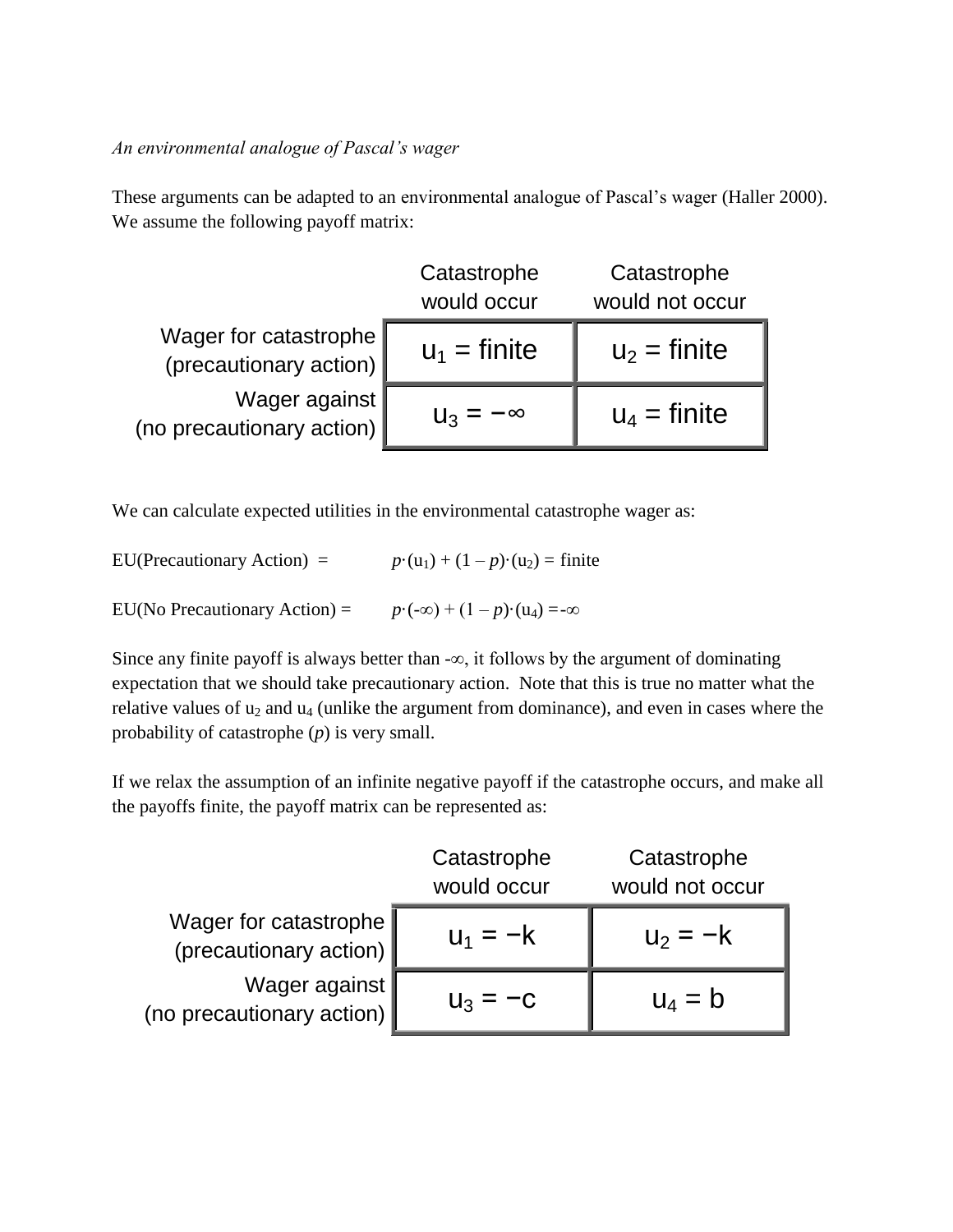where  $-k$  is the cost associated with precautionary action,  $-c$  is the cost of the catastrophe, and *b* is the payoff if precautionary action is not taken and a catastrophe does not occur. Since precautionary action often translates into avoiding some risky but potentially beneficial alternative, *b* might be assumed to be positive. In accordance with the notion that -*c* represents a catastrophic disutility, assume that  $|c| \gg |k|$  and  $|c| \gg |b|$ . Let *p* represent the probability that catastrophe would occur in the absence of precautionary action. The expected utility of each (pure) strategy can be calculated as:

EU(Precautionary Action) =  $p \cdot (-k) + (1-p) \cdot (-k) = -k$ EU(No Precautionary Action) =  $p \cdot (-c) + (1-p) \cdot (b) = b - (b+c)p$ 

Unlike Pascal's wager, the expected utilities are always finite, and the expected utility of not taking precautionary action decreases linearly with p. There will always be some value of *p* (specifically,  $p = (k+b)/(c+b)$ ), below which the expected value of not taking precautionary action will exceed the expected value of precaution. Presumably this will only be true when *p* is quite small; however, the value of  $p$  is no longer irrelevant when catastrophes have finite disutility.

# **LITERATURE CITED**

Hacking, I. 1972. The logic of Pascal's wager. *American Philosophical Quarterly* 9:186-192.

Haller, S. 2000. A prudential argument for precaution under uncertainty and high risk. *Ethics and the Environment* 5:175-189.

Jordan, J. 2006. *Pascal's Wager: Pragmatic Arguments and Belief in God.* Clarendon Press, Oxford, UK.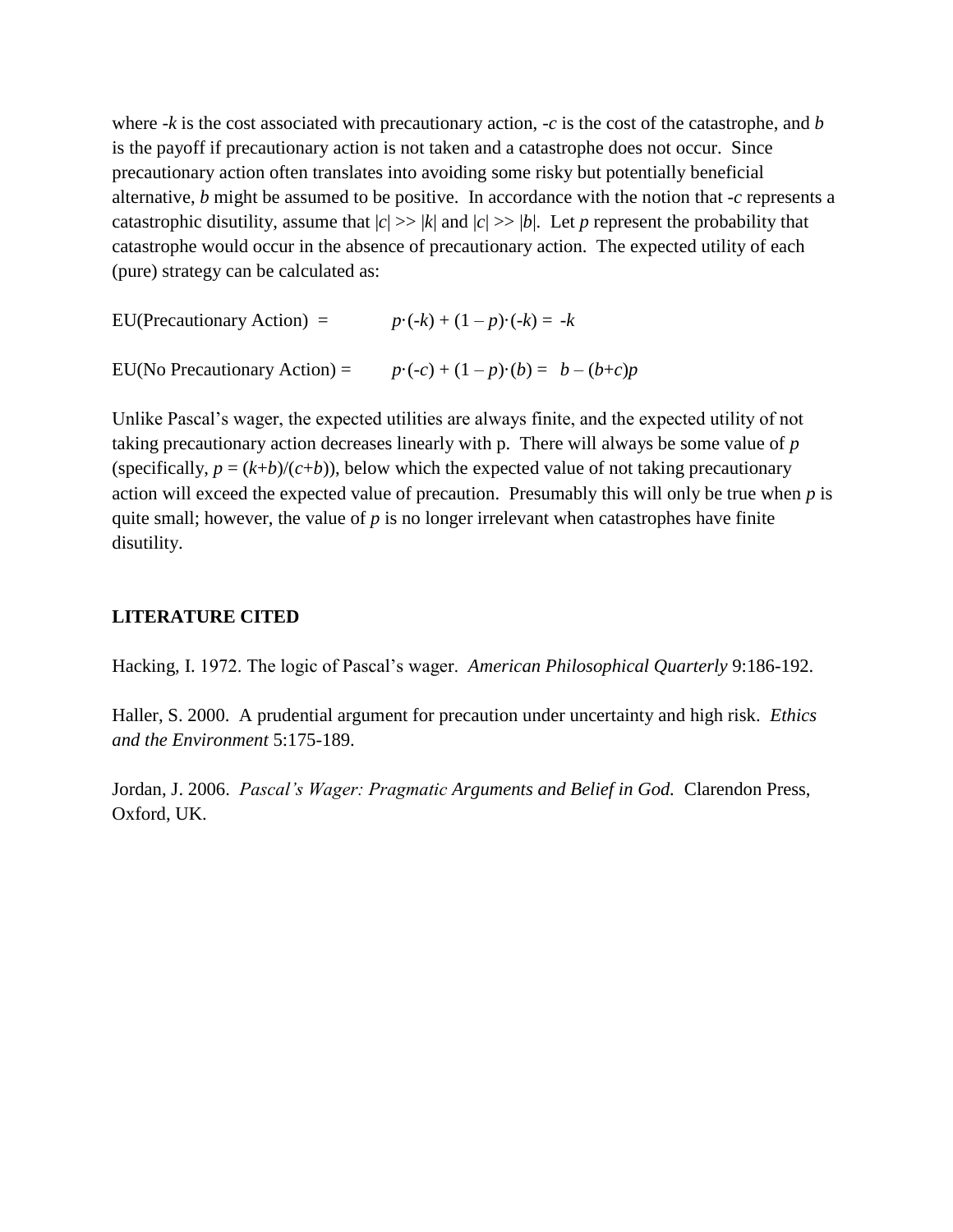# *Alternatives to standard decision theory for decisions under ambiguity*

As an alternative to the standard approach, Ellsberg (2001, pp.190-199) suggests the use the restricted Bayes/Hurwicz criterion. Its essential features can be summarized as follows. Decisions are based on maximization over possible acts of an index containing a parameter, ρ, which varies between 0 and 1, depending upon the degree of ambiguity. If  $\rho = 1$ , the decisionmaker maximizes expected utility. If  $\rho = 0$ , corresponding to the highest level of ambiguity (complete ignorance of relevant probabilities), the decision-maker acts to maximize a weighted average of the maximum and minimum expected utilities for each act. The standard Bayesian decision model assumes that *a priori* uncertainty is represented by a single probability distribution, whereas this approach allows for multiple prior probability distributions. The relative weight given to maximum versus minimum utilities is determined by a parameter  $\alpha$ , which also varies between 0 and 1. When  $\alpha = 0$  and  $\rho = 0$ , it reduces to Wald's criterion (Ellsberg 2001, p.159), also known as the minimax principle, in which the decisionmaker acts to maximize the minimum payoff – in other words, choosing the least disadvantageous of the worst case scenarios.

Gilboa and Schmeidler (1989) developed an axiomatic foundation for decision based on maxmin expected utility (MEU), encompassing application of Wald's or related criteria. This approach differs substantially from the standard approach to maximizing expected utility (e.g., von Neumann and Morgenstern 1944), which assumes an unambiguous assignment of probabilities to possible states of the world (i.e., a unique prior distribution). The MEU approach encompasses ambiguity by allowing multiple prior distributions. Gollier (2001) criticizes this approach as pathologically risk-adverse, leading to the stifling of innovation. It can be viewed as an extremely pessimistic approach to ambiguity which decisions only considers the worst plausible outcomes. However, ambiguous gambles can have favorable outcomes as well, which may also influence the decision-maker (Ellsberg 2001, p.206). This can be accounted for by use of the more general α-MEU decision criterion, which weighs both worst-case and best-case outcomes (Ghirardato et al. 2004, Basili and Zappia 2010).

Schmeidler (1989) developed an alternative formulation, called Choquet expected utility (CEU), in which a single prior distribution is assumed, but probabilities are treated as non-additive. In standard probability calculus, an event,  $X$ , and its complement,  $X<sup>c</sup>$ , are assumed to be mutually exclusive and exhaustive of all possibilities, so  $p(X) + p(X^c) = 1$ . In situations characterized by ambiguity regarding the assignment of probabilities to states of the world, a decision-maker may act as if the probabilities are sub-additive,  $p(X) + p(X^c) < 1$ . Based on the CEU approach, Basilli (2006) proposed a decision rule that takes account of both familiar events (for which probabilities can be unambiguously assigned) and unfamiliar, extreme events (which are characterized by ambiguity). The decision maker is assumed to exhibit optimism with regard to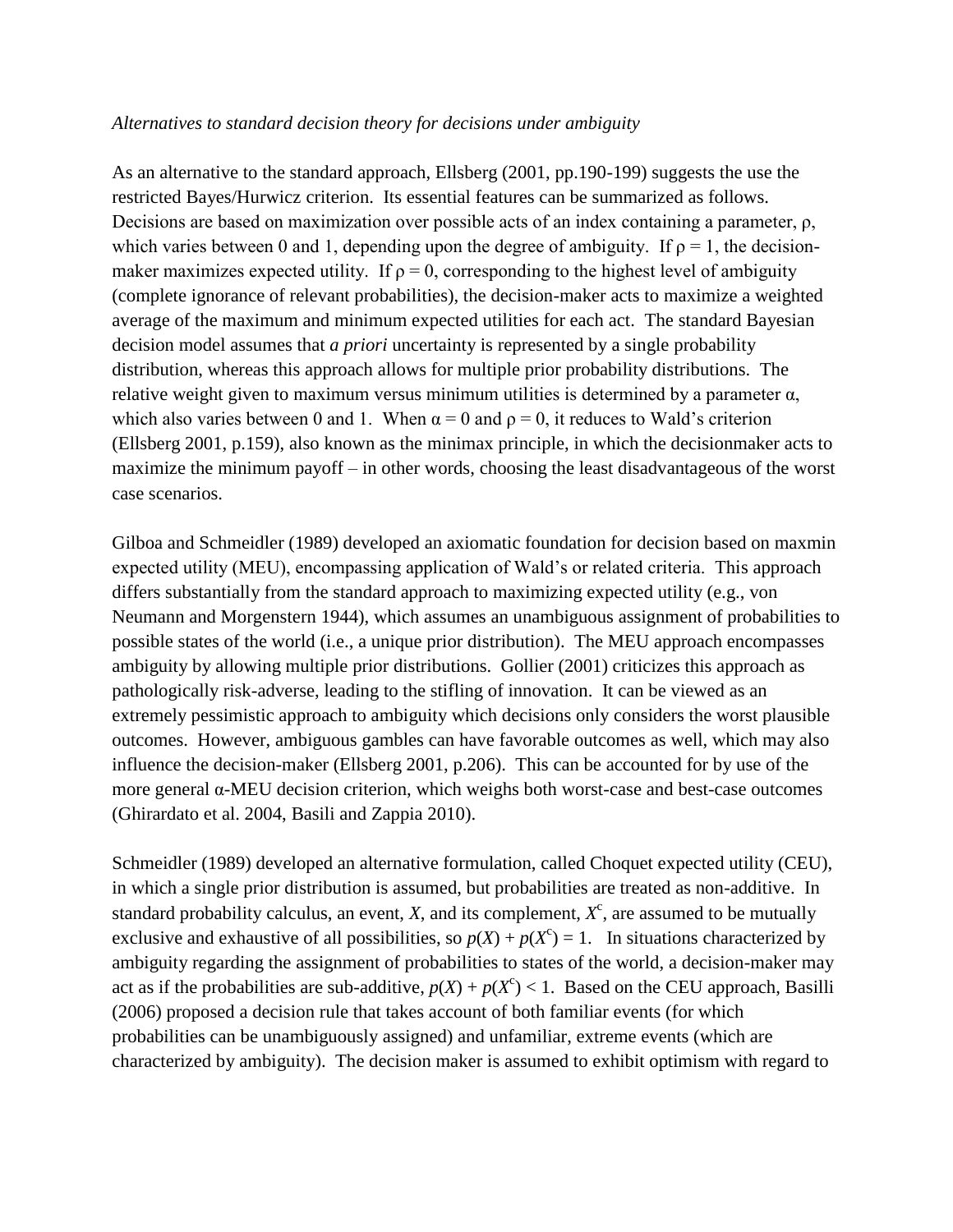low-probability windfall gains, pessimism with respect to low-probability catastrophic losses, and to be ambiguity-neutral with respect to familiar events (Basili 2006, Basili et al. 2008).

# **LITERATURE CITED**

Basili, M. 2006. A rational decision rule with extreme events. *Risk Analysis* 26:1721-1728.

Basili, M., A. Chateauneuf and F. Fontini. 2008. Precautionary principle as a rule of choice with optimism on windfall gains and pessimism on catastrophic losses. *Ecological Economics* 67:485-491.

Basili, M. and C. Zappia. 2010. Ambiguity and uncertainty in Ellsberg and Shackle. *Cambridge Journal of Economics* 34:449-474.

Ellsberg, D. 2001. *Risk, Ambiguity and Decision.* Garland Publishing, New York, NY, USA.

Ghirardato, P., F. Maccheroni and M. Marinacci**.** 2004. Differentiating ambiguity and ambiguity attitude. *Journal of Economic Theory* 118:133-173.

Gilboa, I. and D. Schmeidler**.** 1989. Maxmin expected utility with non-unique prior. *Journal of Mathematical Economics* 18:141-153.

Gollier, C. 2001. Should we beware of the Precautionary Principle? *Economic Policy* 33:301- 327.

Schmeidler, D. 1989. Subjective probability and expected utility without additivity. *Econometrica* 57:571-587.

von Neumann, J. and O. Morgenstern. 1944. *Theory of Games and Economic Behavior.* Princeton University Press, Princeton, NJ, USA.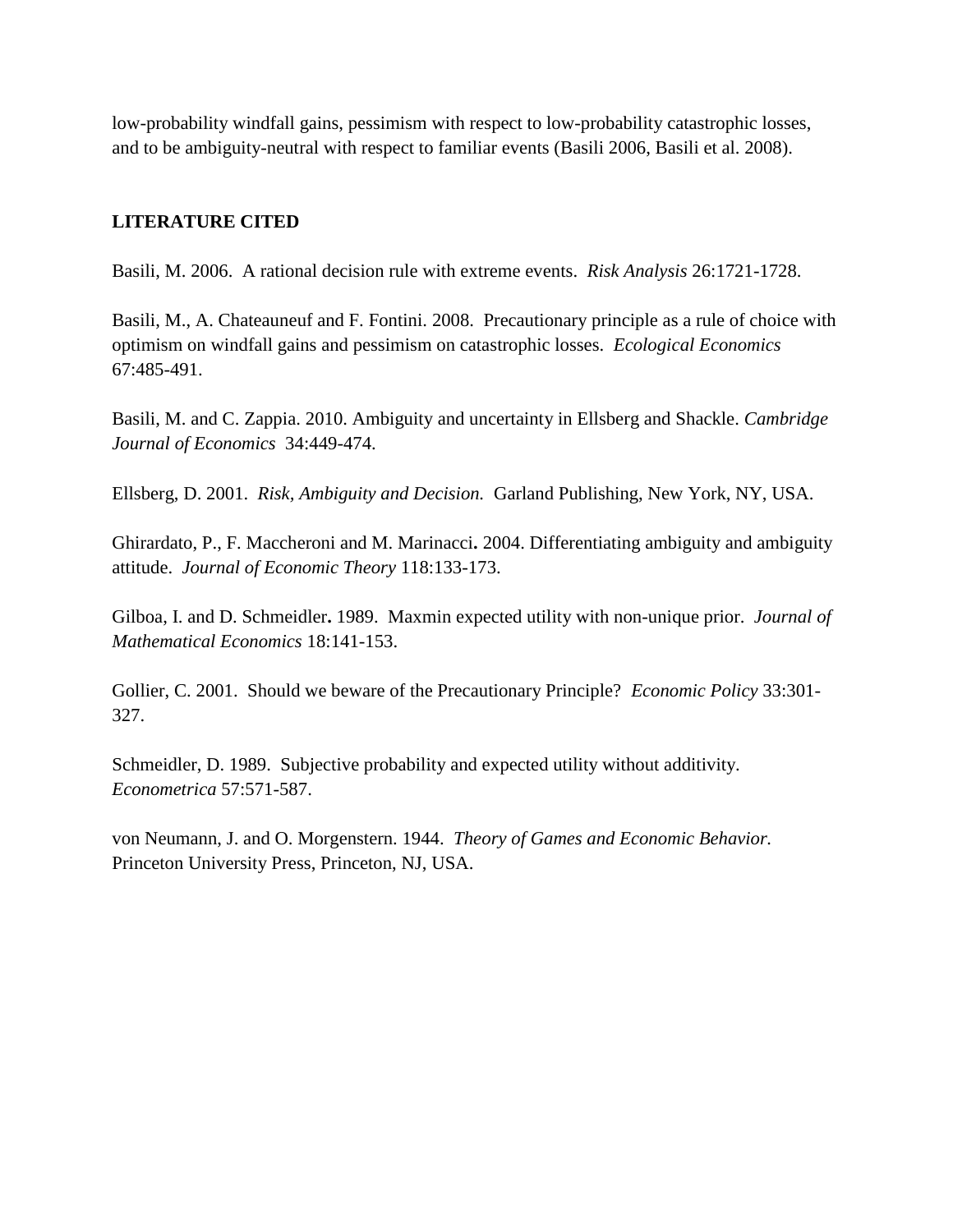#### *Discounting over time in economic theory*

Consider the problem of the optimal consumption of a natural resource. Let *s* represent the stock of resource (e.g., biomass of timber, abundance of fish, volume of ore, etc.), and let *c* represent consumption of the resource, which for simplicity, is assumed constant. The dynamics of the resource under exploitation can be represented as:

$$
\frac{ds}{dt} = f(s) - c \tag{1}
$$

where  $f(s)$  is a function representing the natural dynamics of the resource stock. From a utilitarian perspective, we assume that the goal of resource utilization should be to maximize the utility derived from consumption. Representing the utility of present consumption by  $u(c)$  and discounting exponentially in the future, the objective is to find:

$$
\max \int_0^\infty u(c)e^{-\delta t}dt
$$
 [2]

where  $\delta$  is the rate at which utility is discounted, also know as the pure rate of time preference (Heal 2007). Applied to individuals, δ reflects the preference for immediate rather than delayed enjoyment, which may be seen as a rational attitude toward an uncertain future (Viscusi 2007), or less flatteringly as impatience (Kysar 2007). Whatever the merits of a pure rate of time preference for individuals, its application in an intergenerational context is problematic (Cowen 2007, Heal 2007). It is not clear why the enjoyments of future generations should count for less simply because they occur in the future.

Discounting of utility is not the only motivation for discounting in economic analyses. Economists typically discount consumption based on the equation:

$$
\rho = \delta + g\eta \tag{3}
$$

where  $\rho$  is the discount rate applied to future per-capita consumption,  $\delta$  is the pure rate of time preference, *g* is the rate of growth of per capita income, and η is minus the elasticity of marginal utility with respect to consumption (Summers and Zeckhauser 2008). The rate at which consumption is discounted, ρ, is sometimes called the social discount rate (Heal 2007). The second term of the equation implies that, in a growing economy, even if no discount is applied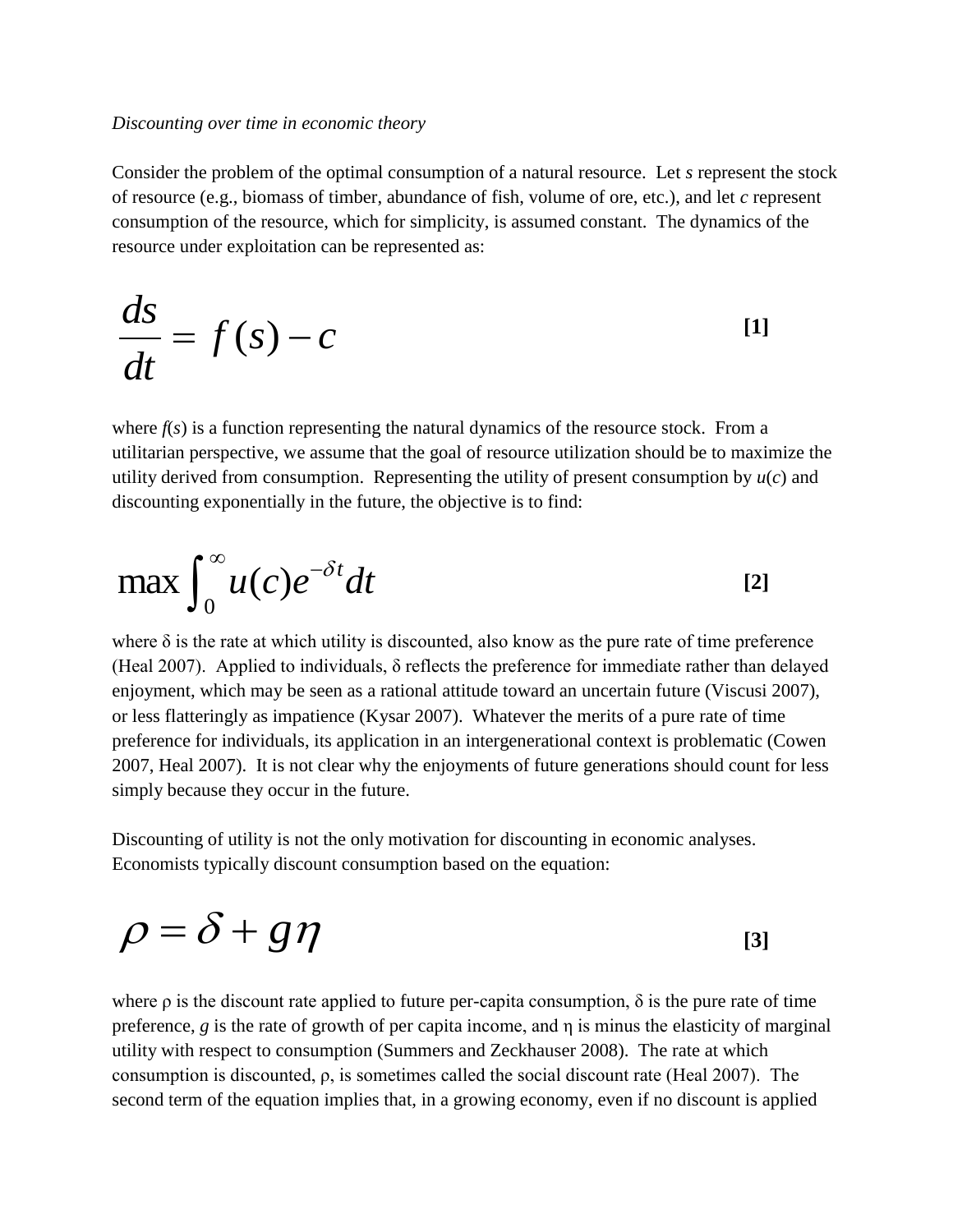for pure time preference, an increment of consumption will be valued less in the future because of its lesser marginal utility as income rises. In this equation, per capita income is used as a surrogate for per capita resource consumption, implying:

$$
g = \frac{1}{N} \frac{dI}{dt} \propto \frac{1}{c} \frac{dc}{dt}
$$
  

$$
\eta = -c \frac{\partial^2 u / \partial c^2}{\partial u / \partial c}
$$
 [5]

where *I* is total income, *N* is the number of consumers, and the other variables retain their previously stated meanings.

Instead of the standard discounting procedure, one could apply a non-constant discount rate, particularly one that declines over time (Groom et al. 2005). The most widely suggested form of a declining discount rate is one where the discount is proportional to the logarithm of time. In that case, we could re-write equation [2] as follows:

$$
\max \int_0^\infty u(c)e^{-\delta \log t}dt = \max \int_0^\infty u(c)t^{-\delta}dt \qquad \text{[6]}
$$

This form of discounting is variously referred to as hyperbolic discounting (Ainslie and Haslam 1992), logarithmic discounting (Heal 1998) or gamma discounting (Weitzman 2001). Heal (1998, pp.62-63) justifies this form of discounting as an expression of the Weber-Fechner law, an empirical generalization that human response many stimuli (e.g., sound or light) is proportional to the logarithm of the stimulus intensity. Weitzman (2001) presents an entirely different justification, arguing that if there is substantial disagreement among individuals about the proper exponential discount rate to apply, the effective social discount rate will decline over time. Weitzman (2001) conducted a survey of over 2000 professional economists, asking them to provide their best estimate of the discount rate that should be applied in evaluating projects to mitigate global climate change. The distribution of estimates was well approximated by a gamma distribution, which fit a model with a declining discount rate (approximately 4% for time horizons less than 5 years, declining to near zero for horizons greater than 300 years).